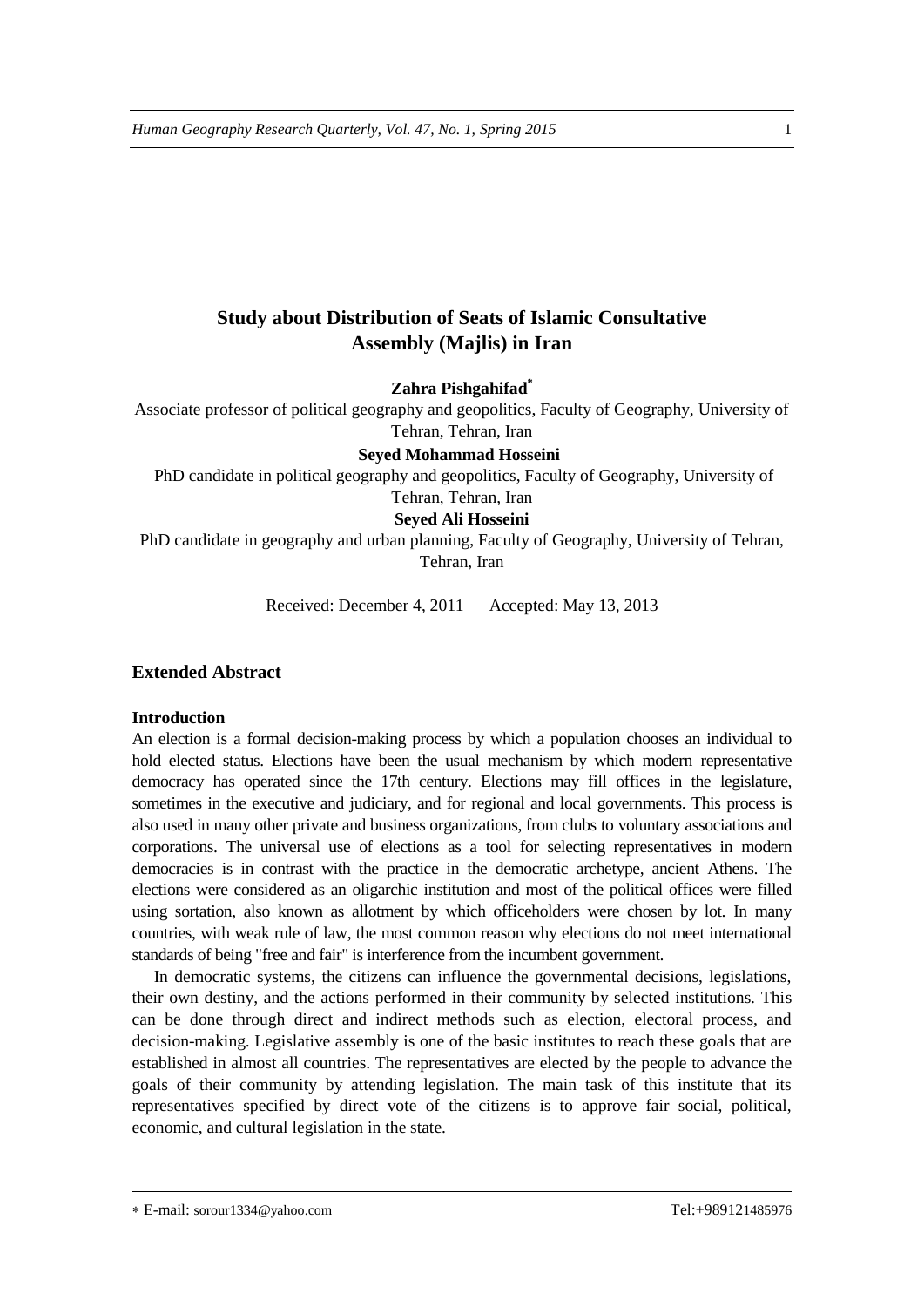Election, electoral process, decision making and decision reasoning by selected institution are the principles of development and evolution. In countries with diverse religious, ethnics, and linguistics, like Iran, electoral process should gain a high interest. In Iran, Islamic Consultative Assembly (Majlis) is known as symbol of presence of all trends and sites. Therefore, this research is going to answer to these questions: 1- Is there equal opportunities to succeed the seats of Majlis for all people according to population distribution and the extent of their territories? 2- If not, what are the main causes?

#### **Methodology**

This study has been conducted based on descriptive – analytic method and in order to achieve the research objectives. It has used different methods of library, attributive and ArcGIS 9.2 and Excel software with emphasis on 2006 census data and statistics of Islamic Consultative Assembly (Majlis) of Iran. To answer the research questions, we have used qualitative and quantitative methods of analysis, individually or in combination. In order to analyze the seats distribution of Islamic Consultative Assembly (Majlis) of Iran at the provincial level, we have used the factors of population, the number of constituencies, the number of representative, extent, the representative to population ratio, the extent of territory to representative ratio, and the average distance (Statistics of the ninth parliament elections in 2011 have been reviewed). In order to illustrate the clear gap between provinces and how close or far away from the desired position they are, the constituencies are categorized in the five spectra as very good, good, average, poor and very poor access to seats of assembly according to its population and extent.

#### **Results and discussion**

The results of this research show that seats distribution of Islamic Consultative Assembly (Majlis) in Iran doesn't have a balanced distribution. Thus, some provinces have more representatives than others. The results show that the justice has not been met between the provinces. Semnan province has 147,435 people, Sistan and Baluchestan province 300,717 people, Tehran province has 318,085 people, Alborz province 763,125 people have representatives in Majlis of Iran and other provinces have a distance from law. This problem has a negative impact on the Integration and national Solidarity of Iran in long term. The main causes of inequality in access to the seats of Islamic Consultative Assembly (Majlis) in Iran, are: Pattern of government of Iran; administrative divisions; Political consideration in the number of representatives for each province; Lack of scientific processes to determine the election area and the number of representatives; Human and natural cohesion or disconnection and its impact on the delimitation of electoral area; amount of proximity and active connection with capital and center of country and located on active transport links; Lack of awareness of citizens, especially the citizens of more deprived area from the number of representatives in the assembly than other provinces and its average level in the national level; the lack of clear rules and criteria about the election and the number of representatives.

#### **Conclusion**

The results show that the citizens who vote to the assembly of representatives have not had equal access to seats of assembly and values of votes were different among provinces in this election. Therefore, there is a representative in the assembly for every 147435, 300717, 318085, 763125 people in the provinces of Semnan, Sistan and Baluchestan, Tehran, and Alborz, respectively. The other provinces have also a low to high distance to the optimal rate. The distributions of seats of Majlis do not follow any order or pattern; so that the value of each vote for the Semnan province is twice of Sistan and Baluchistan province and fivefold of Alborz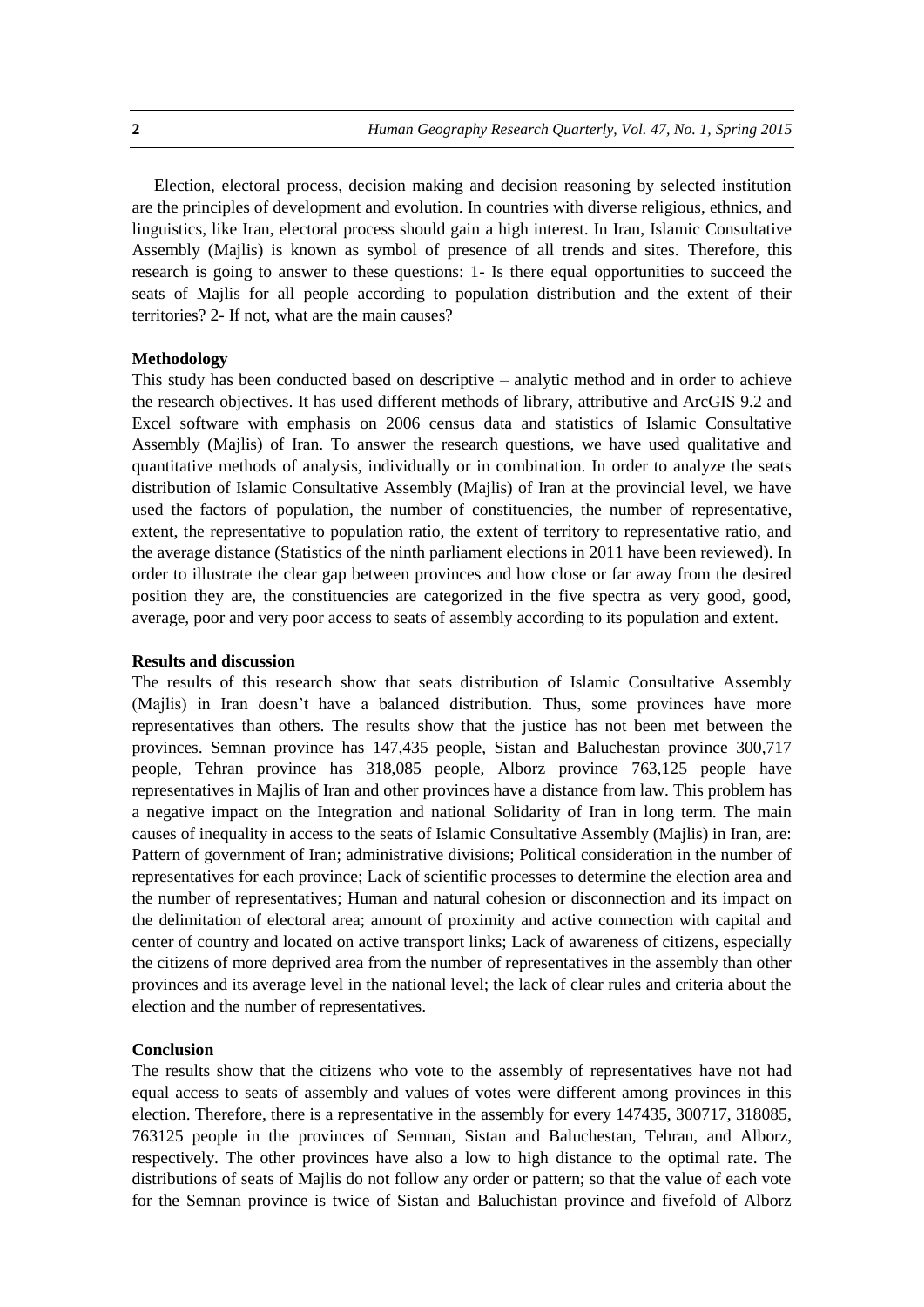province. Actually, the results indicate that there is no equal opportunity in access to the seats of Majlis according to the extent and distribution of population and there is a high distinction among provinces. Values of votes were different among provinces and finally we have recognized that the agent of administrative divisions is the most important and intensive factor in the biased distribution of the seats of Majlis.

**Keywords:** Islamic Consultative Assembly (Majlis), score of votes, seats of assembly, special distribution of candidate.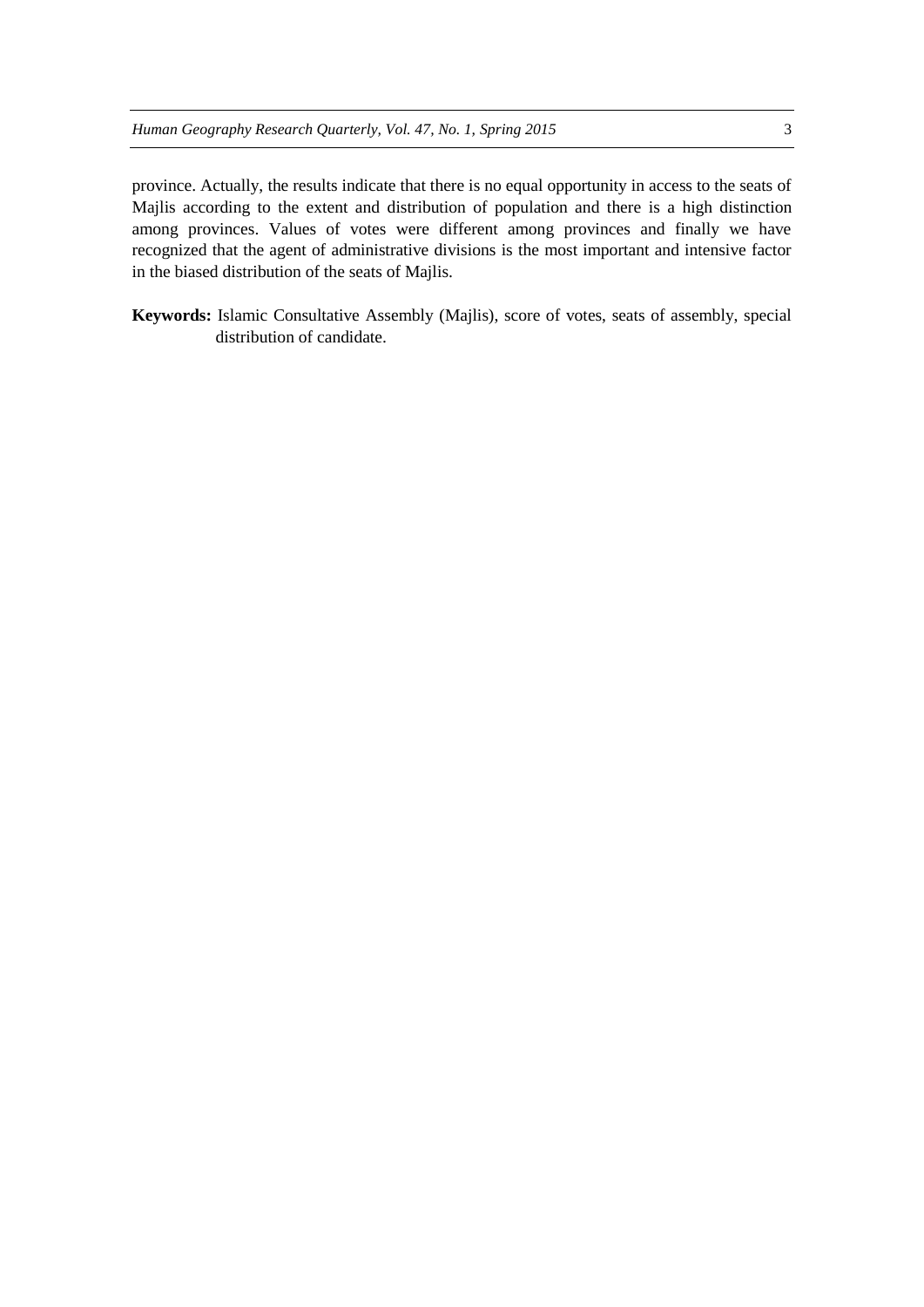# **Assessment of the Factors Affecting Quality of Life in Informal Settlements, (Case Study: Hesar, Hamedan)**

**Keramatollah Ziari**

Professor of geography and urban planning, Faculty of Geography, University of Tehran, Tehran, Iran

**Hossein Rafiee Mehr**

PhD candidate in geography and urban planning, Faculty of Earth Science, Shahid Beheshti University, Tehran, Iran

Received: January 14, 2013 Accepted: May 13, 2013

## **Extended Abstract**

#### **Introduction**

Today, almost all the cities as "first world" have a Third World city in their hearts that has been struggled with various problems. Due to this reason, many scientists and authorities have focused on the concept of quality of life and fallowed by promoting efforts for improvement of living conditions and quality of human life. Hamedan City same as most of the cities is in the path of urbanization. Especially majority of the population in the province reside in the center of province. As a result, the phenomenon of marginalization is expanding. Hence, vision and imagination of the residents to their life quality is an effective way to identify issues and planning to solve the problems of these areas. This is because it prevents the same prescription for different settlements and bottom-up planning to occur. Hesar Emam neighborhood of Hamedan as the study area is one of the most problematic area in the region.

#### **Methodology**

This is practical and development research with a descriptive analytical method. The data of this study is collected based on the literature study and a questionnaire. Questionnaire was designed in 5 likert scale. The study sample size was determined based on a Cochran formula. A subjective approach was taken in this study to assess quality of life. The study is based on 11 indicators derived of research experiences and studied in the 59 indices.

#### **Results and discussion**

In this section, we presented descriptive results obtained from the questionnaire by using descriptive statistics. Then, by using inferential statistics, we analyzed and tested the research hypotheses and relationships between variables. Understanding the mean and the mean value calculated for the population under study and also the value obtained for the perceived quality

E-mail: Zayyari@ut.ac.ir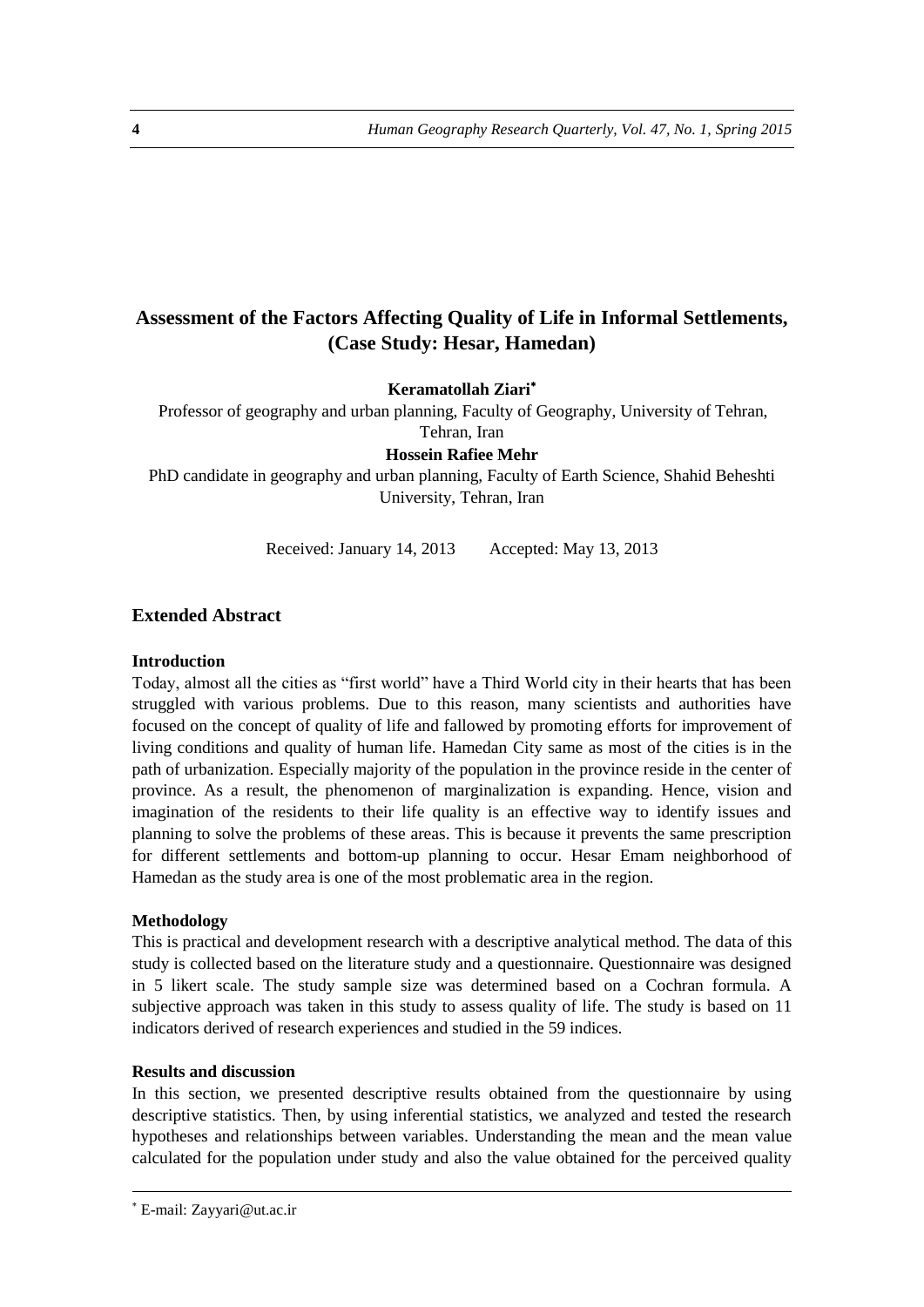of life in our community, a significant amount has been calculated. Alpha is 0.05 times the area of 0.000 and indicates that there is a lower quality of life. To identify the most important predictors of quality of life in informal settlements, Hesar has been analysed through multiple regression analysis. The results of multiple regression analysis show that entertainment is the most pressing needs of the community from the resident viewpoint.

#### **Conclusions**

In urban and human geography, the most important role has been given to the social justice and social welfare and human geography gained its place as a scientific field only in purpose of improving human life environment and providing social welfare to him. The purpose of improving life quality in urban area is to provide equal services and facilities. Life Quality opens a way for local officials and the people to interact with each other for a better understanding of the key issues affecting people's life. In today cities, economy is the important factor which makes distinction between the areas of a town. The results of multiple regression analysis and path analysis show that entertainment is the most pressing needs of the community from resident viewpoint. Further priorities are the security and safety condition, health condition, health care protection, housing, employment, economic conditions, educational status and transportation.

**Keywords:** Hesar District, informal settlement, quality of life, subjective approach, urban quality of life indicators.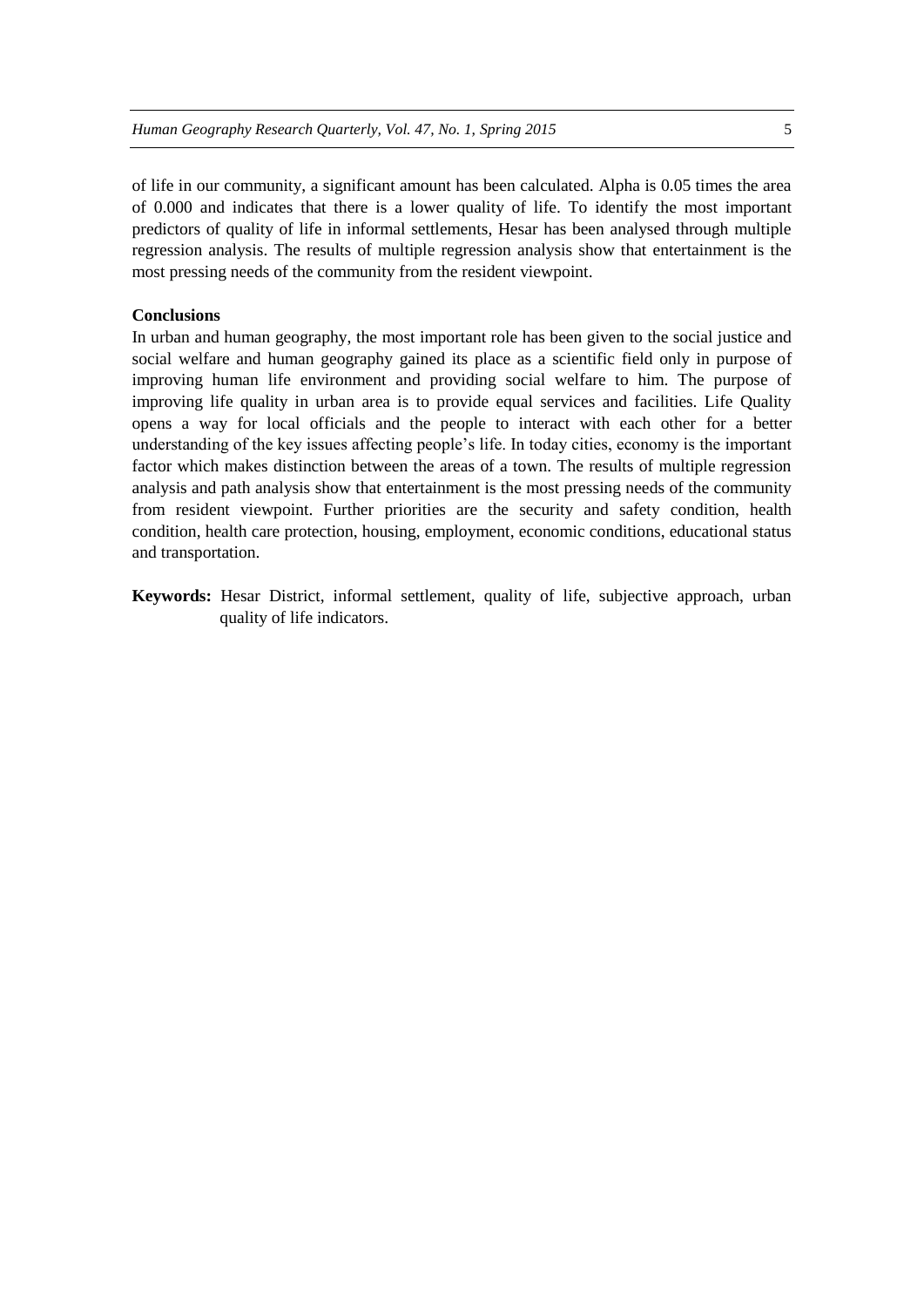# **Site Selection for Green Space in Region 15 of Tehran City by Geographic Information System (GIS)**

**Ahmad Poorahmad**

Professor of geography, Faculty of Geography, University of Tehran, Tehran, Iran **Majid Shadmani Rudposhti** 

MA student in RS and GIS, Faculty of Geography, University of Tehran, Tehran, Iran

**Siroos Hasanpour**

MA student in RS and GIS, Faculty of Geography, University of Tehran, Tehran, Iran **Amir Shahrabi Farahani**

MA student in executive management, Department of MBA, Islamic Azad University, Central

#### Tehran Branch, Iran **Khedr Faraji Rad**

PhD candidate in geography and urban planning, Tarbiat Modares University, Tehran, Iran

Received: May 13, 2013 Accepted: November 17, 2013

# **Extended Abstract**

# **Introduction**

Nowadays integrated multi-criteria decision making (MCDM) and Geographic Information System (GIS) is commonly used in order to solve spatial problems. Different multi-criteria decision making techniques present different methodologies with certain limitations and advantages. Our proposed methodology focused on one of the vital problems of the cities shortcoming in the urban green areas, which can affect the human life from a variety of viewpoints. The levels of green areas of Iran cities not only are low in comparison to the standards of urbanism, but they also have been distributed in an improper way. Accordingly, the available spatial distribution caused so many problems namely, difficulty to access to them and inequality in distribution of the green areas. As a result, in order to answer the needs of urban residents in our country and overcome such problems, the urban managers and decision makers need to apply modern analytical tools. This article attempts to offer a new combinational method to propose suitability map for distribution green space in the region 15th of Tehran Municipality to the urban managers and decision makers using FAHP and TOPSIS techniques.

# **Methodology**

**.** 

Integrated Multi-Criteria Decision Making (MCDM) and Geographic Information System (GIS) are commonly used in order to solve spatial problems. Different multi-criteria decision making techniques present different methodologies with certain limitations and advantages. Our

E-mail: apoura@ut.ac.ir Tel:+989187289120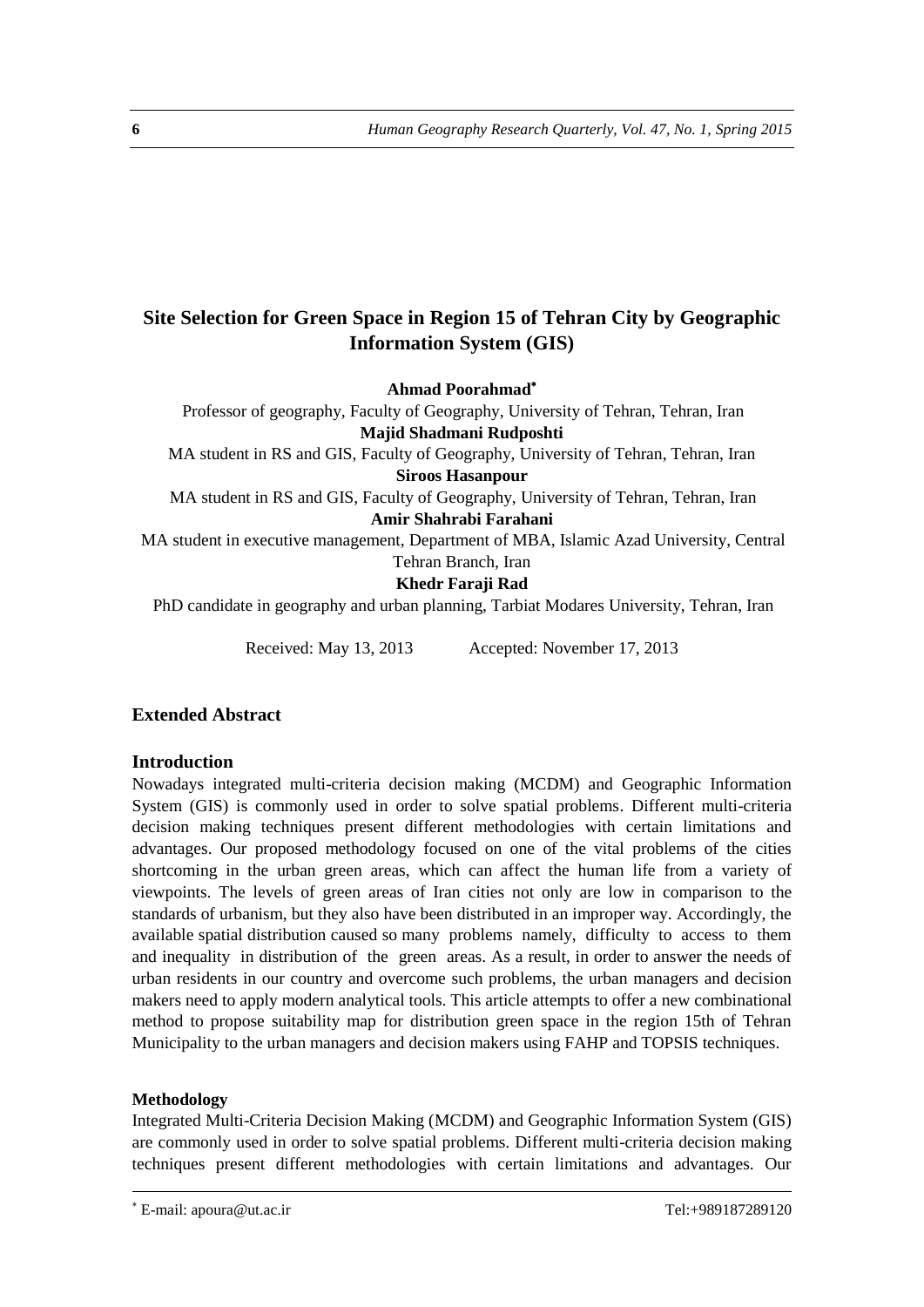proposed methodology considered 8 green space related criteria to evaluate and priorities urban green space suitable sites. The proposed methodology has two steps: in step 1, AHP is improved by fuzzy set theory. In this regard, by using fuzzy set theory in AHP method, the qualitative judgment can be qualified to make comparison more intuitionistic and reduce or eliminate assessment bias in pairwise comparison. In step 2, obtained results have been used as input weights in TOPSIS algorithm. TOPSIS algorithm by considering ideal and non ideal solution helps decision maker evaluate ranking of locations to select the best one.

FAHP: To deal with ambiguity of human thought, Zadeh first introduced the fuzzy set theory, which was oriented to the rationality of uncertainty due to imprecision or vagueness. A major contribution of fuzzy set theory is its capability of representing vague data. The theory also allows mathematical operators and programming to apply to the fuzzy domain. A fuzzy set is a class of objects with a continuum of grades of membership. Such a set is characterized by a membership (characteristic) function, which assigns to each object a grade of membership ranging between zero and one. Essentially, the uncertainty in the preference judgments gives rise to uncertainty in the ranking of alternatives as well as difficulty in determining consistency of the preferences. These applications are performed with many different perspectives and proposed methods for fuzzy AHP. In this study, Chang's (1992) extent analysis on fuzzy AHP is formulated for a selection problem.



A triangular fuzzy number (TFN), M, is shown in Fig. 1. A TFN is denoted simply as  $(m_1,$  $m_2$ ,  $m_3$ ). The parameters  $m_1$ ,  $m_2$  and  $m_3$ , respectively, denote the smallest possible value, the most promising value, and the largest possible value that describe a fuzzy event. The Analytical Hierarchy Process (AHP) is one of the extensively used multi-criteria decision-making methods. One of the main advantages of this method is the relative ease with which it handles multiple criteria. In addition to this, AHP is easier to understand and it can effectively handle both qualitative and quantitative data. The use of AHP does not involve cumbersome mathematics. AHP involves the principles of decomposition, pairwise comparisons, and priority vector generation and synthesis.

Though the purpose of AHP is to capture the expert's knowledge, the conventional AHP still cannot reflect the human thinking style. Therefore, fuzzy AHP, a fuzzy extension of AHP, was developed to solve the hierarchical fuzzy problems. In the fuzzy-AHP procedure, the pairwise comparisons in the judgment matrix are fuzzy numbers that are modified by the designer's emphasis.

TOPSIS: An extension of TOPSIS (technique for order performance by similarity to ideal solution), a multi-attribute decision making (MADM) technique, is applied to a set of investigated criteria. TOPSIS is a practical and useful technique for ranking and selection of a number of externally determined alternatives through distance measures. TOPSIS is based on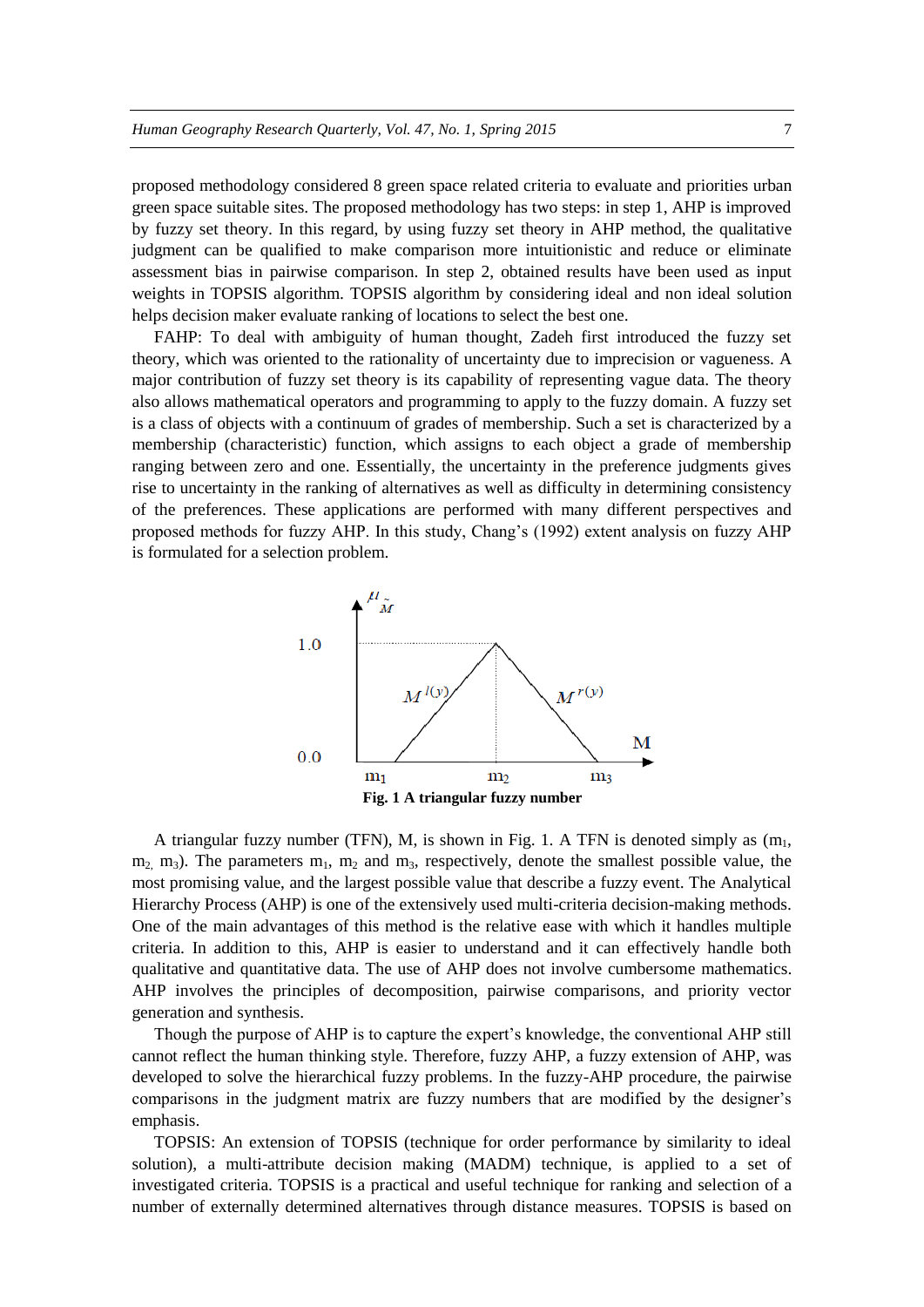the concept that the chosen alternative should have the shortest geometric distance from the positive ideal solution and the longest geometric distance from the negative ideal solution. It is a method of compensatory aggregation that compares a set of alternatives by identifying weights for each criterion, normalizing scores for each criterion and calculating the geometric distance between each alternative and the ideal alternative, which is the best score in each criterion.

## **Results and discussion**

In our study, we have categorized suitability value of geographic locations for urban green spaces in region  $15<sup>th</sup>$  of Tehran Municipality. These are categorized into, very low suitability, low suitability, moderate suitability, high suitability and very high suitability. Comparison of categorized suitability classes in relation to final suitability map indicates that the two suitable categories (High and very high suitability) of the proposed suitability map together occupy about 20% of the study area.

#### **Conclusion**

AHP is an effective problem solving methodology. Decision problem may contain spatial social, economic, technical and politic factors that need to be evaluated by linguistic variables. Then, AHP is one of the most commonly used techniques for such situations. The Criteria set is determined at the beginning in many multi criteria decision making methods. It was also modeled depending upon these criteria. Multi criteria decision making techniques based on the linguistic evaluations like FAHP helps make the best decision selection by using a weighting process within the current alternatives via pair wise comparisons. In this methodology by utilizing improved Analytical Hierarchy Process by Fuzzy set theory, weight of each criterion has been calculated for urban green space site selection. Finally, this article introduces an approach that integrates improved AHP with TOPSIS algorithm to support related decisions of urban green space site selection.

FAHP is the AHP improved by fuzzy set theory which is a useful approach for evaluation of the complex multiple criteria alternatives involving subjective and uncertain judgment. By using fuzzy set theory in AHP method, the qualitative judgment can be quantified to make comparison more intuitionists and reduce or eliminate assessment bias in pairwise comparison process. In further step, TOPSIS algorithm considered ideal and non-ideal solution in combination with obtained expert results which have been deducted from FAHP algorithm.

**Keywords:** Fuzzy AHP, Geographic Information System, green space, Multi-Criteria Decision Making (MCDM), TOPSIS Technique.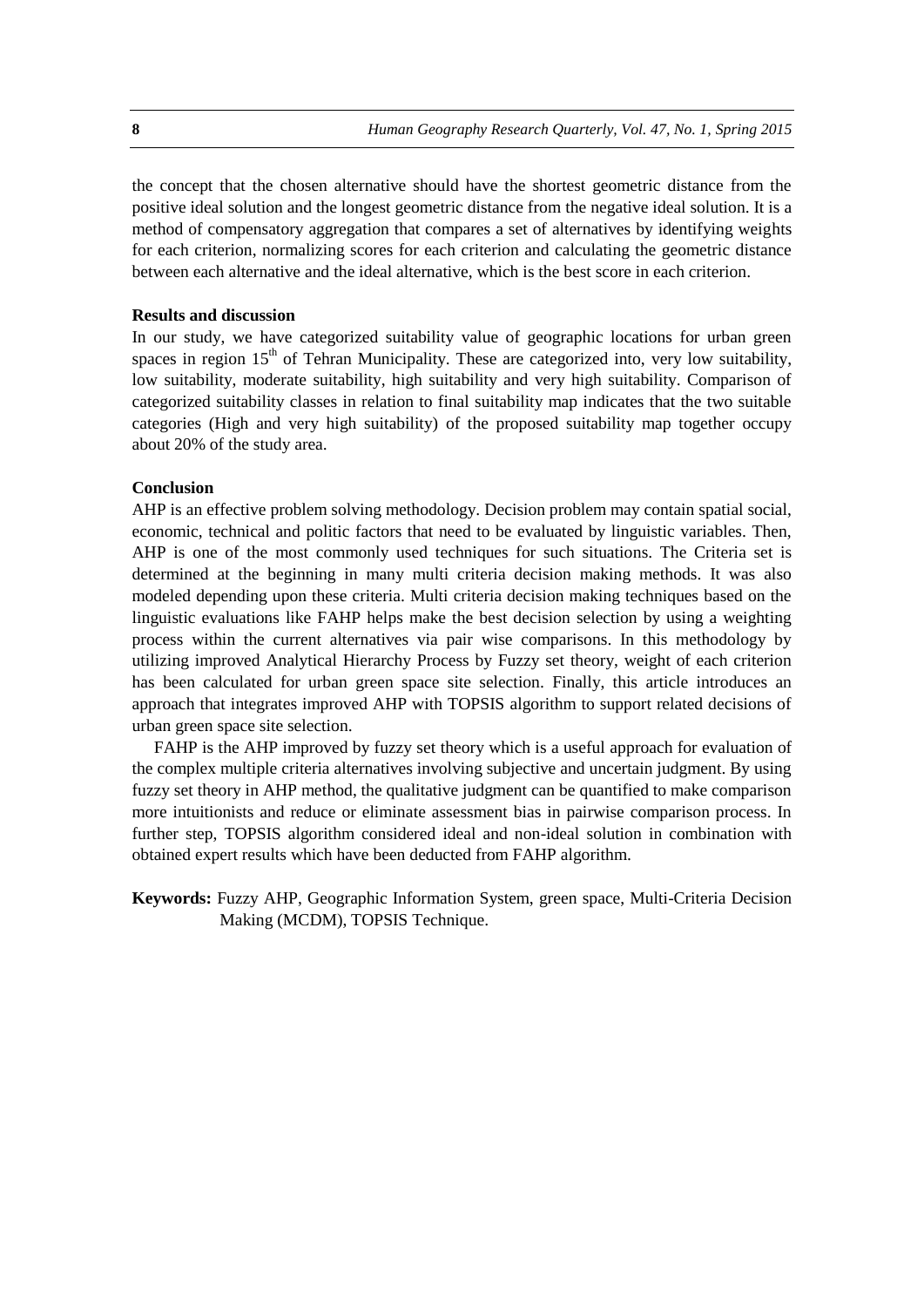# **Analysis and Selection of Optimum Direction of Bokan Physical- Spatial Development**

**Baratali Khakpoor\***

Associate professor of geography and urban planning, University of Ferdowsi, Mashhad, Iran **Aiub Maroofi** 

MA student in geography and urban planning, University of Ferdowsi, Mashhad, Iran

**Bayazid Sharifi** 

MA student in geography and urban planning, University of Ferdowsi, Mashhad, Iran

# **Vahed Ahmad Tozeh**

MA student in geography and urban planning, Faculty of Geography, University of Tehran, Tehran, Iran

# **Hadi Soleymani**

MA student in geography and urban planning, Faculty of Geography, University of Tehran, Tehran, Iran

Received: February 16, 2013 Accepted: July 07, 2013

# **Extended Abstract**

# **Introduction**

Influenced by the global economy, urbanization has been accelerated in most parts of the world. This is actually changing the shape of the world. The growth in the urban population and the increase in rural migration to cities have fundamentally changed all the social, economic, environmental and physical aspects of cities. This turned them from a static and stable state into an dynamic environment replete with paradoxes. This population growth has had its own problems. One of the problems is the speeding physical development of cities. Urban physical development is a dynamic and continuous process and in this process the limits and physical space at cities will increase both qualitatively and qualitatively in vertical and horizontal directions. If this process is unplanned, the environmental and physical aspects of cities will face with too much problems. This is why the optimal planning and site selection and development of physical aspects in cities is of much importance in their future development. Based on the 2007 census, the city with a population of 150703 is the third city in population in the west Azarbaijan Province. According to population and physical aspects, the cities has undergone some major changes during the past few decades in a way that the unplanned and uncontrolled physical- spatial development of cities have resulted in the distraction of a large amount of agricultural fields and gardens around the city. This study attempts to investigate the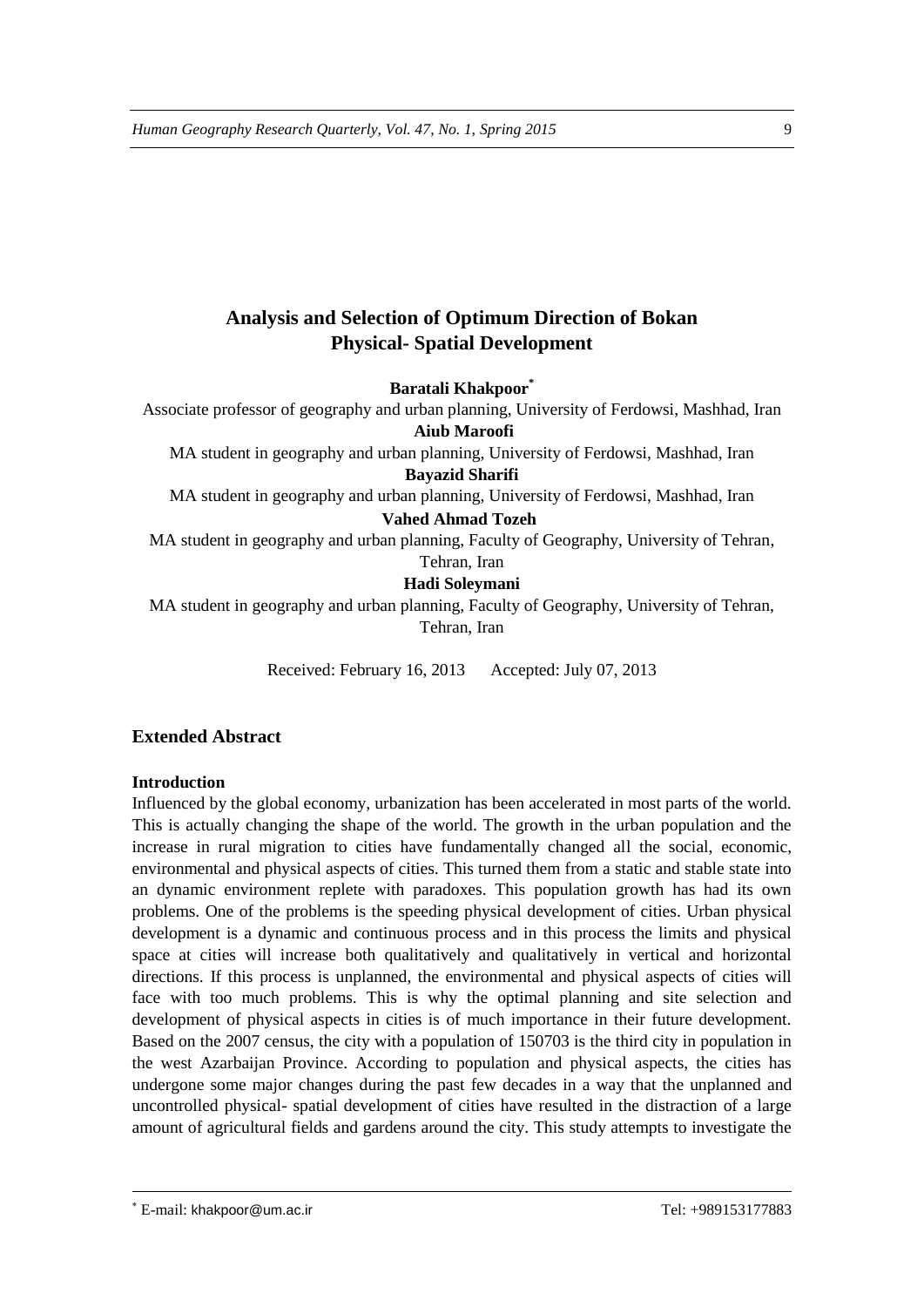physical development at this city in the recent decades and to determine the optimal physicalspatial development in the future using Geography Information System (GIS).

#### **Methodology**

This study is an applied research in purpose with descriptive- analytic method. After collecting the document data and doing the required modification and completing the data through field study, an attempt was made to update the maps through observation and the information available in relevant centers and to digitize the maps and create some bases. To create layers and the required information for this study from the maps, the information available in the master plan development of Bokan and some other information were utilized.

#### **Results and discussion**

According to the analysis at 1987 census, Bukan city has a population of 150703 which ranks third regarding its population in the west Azarbaijan after urmia and khoy. Due to various environmental and human factors, this city has been under constant changes during the past 50 years. These factors are consisted of village- city migration, job opportunities, natural potential for physical development, and inter intra city and provincial roads. Population and physical changes of Bokan are so thought- provoking. The population of this city was 5308 in 1957 but 150703 in 2007. In other words, during the last 50 years the population of this city has become 29 times as much as it was in 1957. According to the fields around Bokan, we can divide this city into three areas: completely suitable, unsuitable, and completely unsuitable. This is based on the maps of fertilized lands, gardens and Nale Shekan Mountains.These are near the city and have the lowest priority for the future development of the city. This means the authorities should prevent the wasting of these lands and orient the development of cities toward the lands where have low value concerning the environmental and natural factors.

## **Conclusion**

The results of this study show that the physical- spatial development of Bokan in the recent decades has been fast and unplanned. Tthe results of locating using GIS reveals that the northeast lands of Bokan are in the best direction for the continuous development of this city in the future and that the city should move in this direction in the coming years. Results also indicate that Boukan physical growth was Non application planning and has experienced Sprawl development in the past few decades that this type of growth causes environmental and economic problems for the city of Boukan. It can also be argued that the best land for physical growth is located in the eastern part of the city of Boukan in Road Boukan - Shahindezh.

**Keywords:** Bokan City, Geographic Information System (GIS), location, physical-spatial development, urban sprawl growth.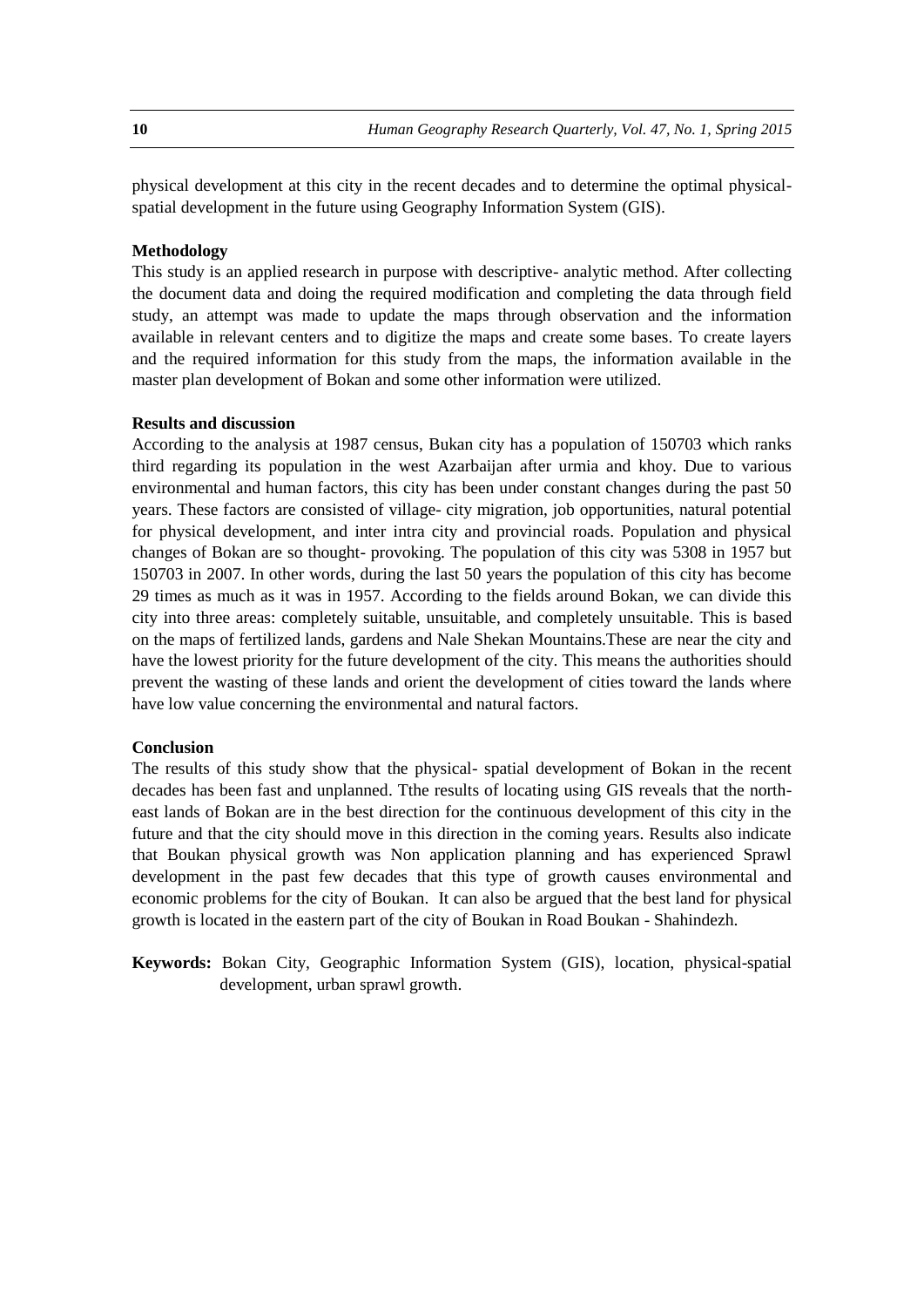# **Assessment of the Relationship between Objective and Subjective Indicators of Quality Of Life in the Villages Merged in Cities (Case Study: Kheirabad and Eayshabad in Yazd City)**

# **Safar Ghaed Rahmati**

Assistant professor of geography and urban planning, University of Tarbiat Modares, Tehran, Iran **Sedigheh Jamshidi** 

MA in geography and urban planning, University of Yazd, Yazd, Iran

Received: May 15, 2013 Accepted: October 27, 2013

# **Extended Abstract**

# **Introduction**

Quality of life as the concept to show the satisfactory of life is a criterion for determining satisfaction and dissatisfaction from various aspects in groups and individuals. Nevertheless, to evaluate the quality of life in villages merged in the city of Yazd, and the relationship between objective and subjective indicators of the quality of life in villages merged in Yazd, the present study attempts to answer this question that how is quality of life in sample community? And whether is there any relation between objective and subjective indicators of quality of life in two studied neighborhoods?

# **Methodology**

**.** 

This research has a descriptive – analytic methodology and it used SPSS software in order to analyze the data collected from questionnaire and field survey form two methods of descriptive and inferential statistics (T Test, Mann Whitney U test and chi-square test). The population in this study is two merged villages in Yazd (Kheirabad and Eayshabad) with a population of 11054 people that 370 people are considered as sample

## **Results and discussion**

To assess the quality of life in two neighborhoods of Kheirabad and Eayshabad in mental aspects, one sample T-test was first used to measure quality of life in terms of social, economic, environmental and physical aspects in the two areas. First, in each of these dimensions, variables are combined and mid-range response that is Likerts spectrum is calculated and then the median responses are compared with middle. Chi-square test is used to examine the relationship between objective and subjective indicators.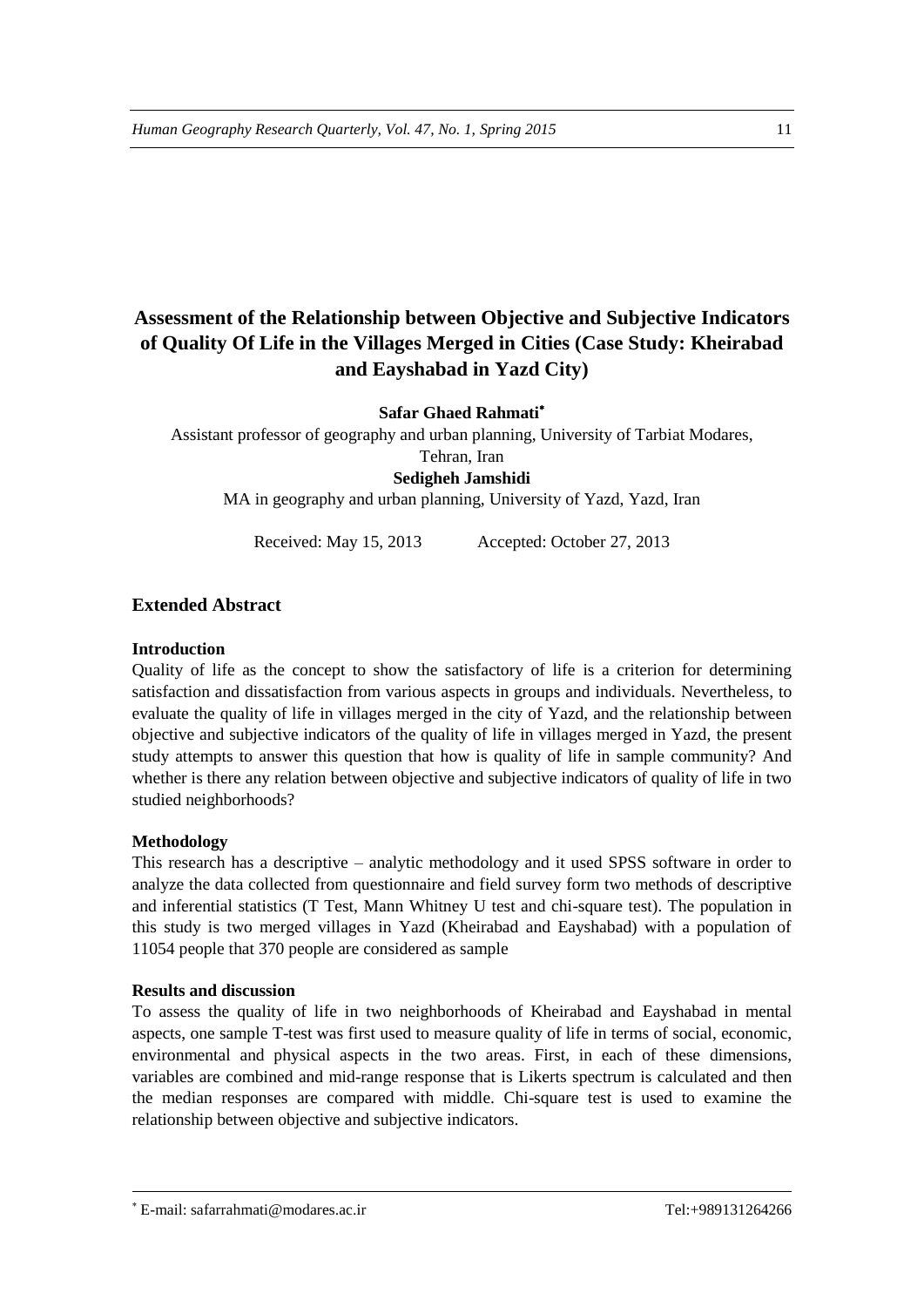# **Conclusion**

Based on sample community, satisfaction in all aspects of quality of life (social, economic, environmental and physical) is lower than average level. Only in some cases such as public places safety, leisure time, appropriate facilities at home, and infrastructures status, the residents satisfaction is higher than average. Based on the results of Chi square test dont have relation between objective and subjective indicators of quality of life in the merged villages of Yazd.

**Keywords:** Eayshabad Quarter, Kheirabad Quarter, merged villages in city, quality of life.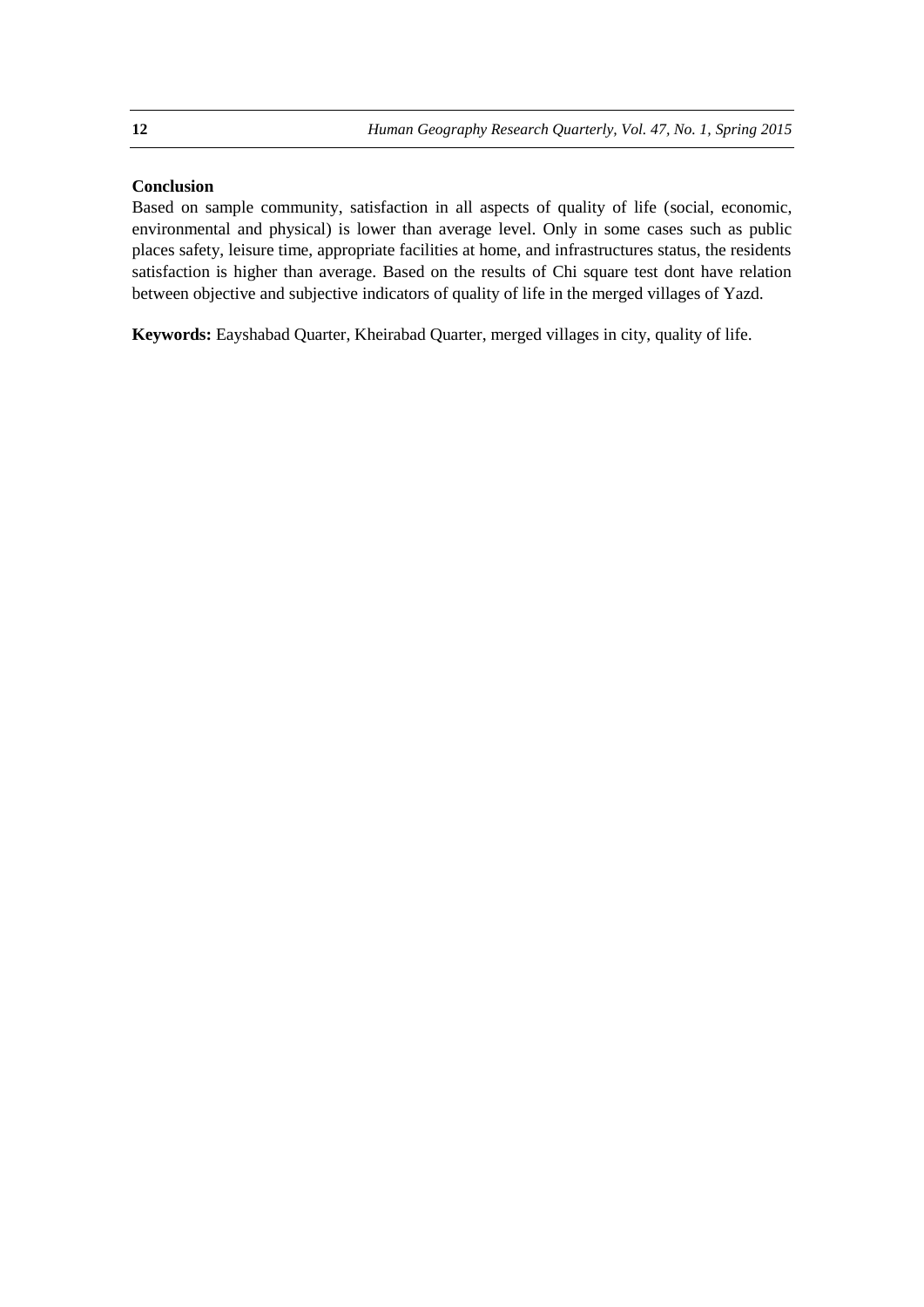# **Analysis of the Sustainability of Tourism Development in Rural Areas (Case Study: Central District of Damavand County)**

**Saeed Reza Akbarian Ronizi**

Assistant professor of geography, Faculty of Humanities, University of Shiraz, Shiraz, Iran **Mohammad Reza Rezvani**

Professor of geography, Faculty of Geography; and Member of Center of Excellence in Rural Planning, University of Tehran, Tehran, Iran

Received: March 06, 2013 Accepted: December 01, 2013

## **Extended Abstract**

#### **Introduction**

The sustainability approach to development issues and its application to rural tourism have been adopted by many scholars concerning conservation of economy and environment. It is believed that tourism and recreation industry is increasingly becoming as an important component of the structure of rural communities and it thus indirectly considers rural sustainability. Tourism development in rural areas has implications and its undesirable impacts can lead to unsustainable natural and human ecosystems in these areas. Thus, it is impossible to develop tourism activities disregarding sustainability issues. In this respect, it is noteworthy that tourism development requires assessment of sustainability level and analysis of the factors effective on sustainability and unsustainability of tourism and, in turn, requires a holistic and comprehensive approach. Hence, sustainable development of tourism is a holistic and integrated strategy arising in response to ineffectiveness of previous strategies and it is nowadays admitted as a fundamental approach to tourism development. In this paper, we, accordingly, suppose that sustainable development of tourism as our basic approach, consider assessment of sustainability of tourism in rural areas of the central district of Damavand county in a mountainous area in north of Iran.

#### **Methodology**

**.** 

This research is practical in scope and is descriptive and analytical in its method. The required data has been gathered by using library and field study methods with questionnaires as its basic tool. In this survey, we selected 6 villages as study sample and measures in this selection were villages with at least 50 households, numbers of populations, local administrations and spatial locations of villages. Statistical population is including local residents, local managers and tourists. In questionnaire method, we selected 180 householders (10 percent of total household population), 18 local managers (3 local managers or members of village council in every village) and 180 tourists as our sample size. We selected the indices and indicators of tourism sustainability using Delphi method and according to view points of scholars and specialists. In order to analyze the data, we also

E-mail: akbarian@shirazu.ac.ir Tel:+989125854245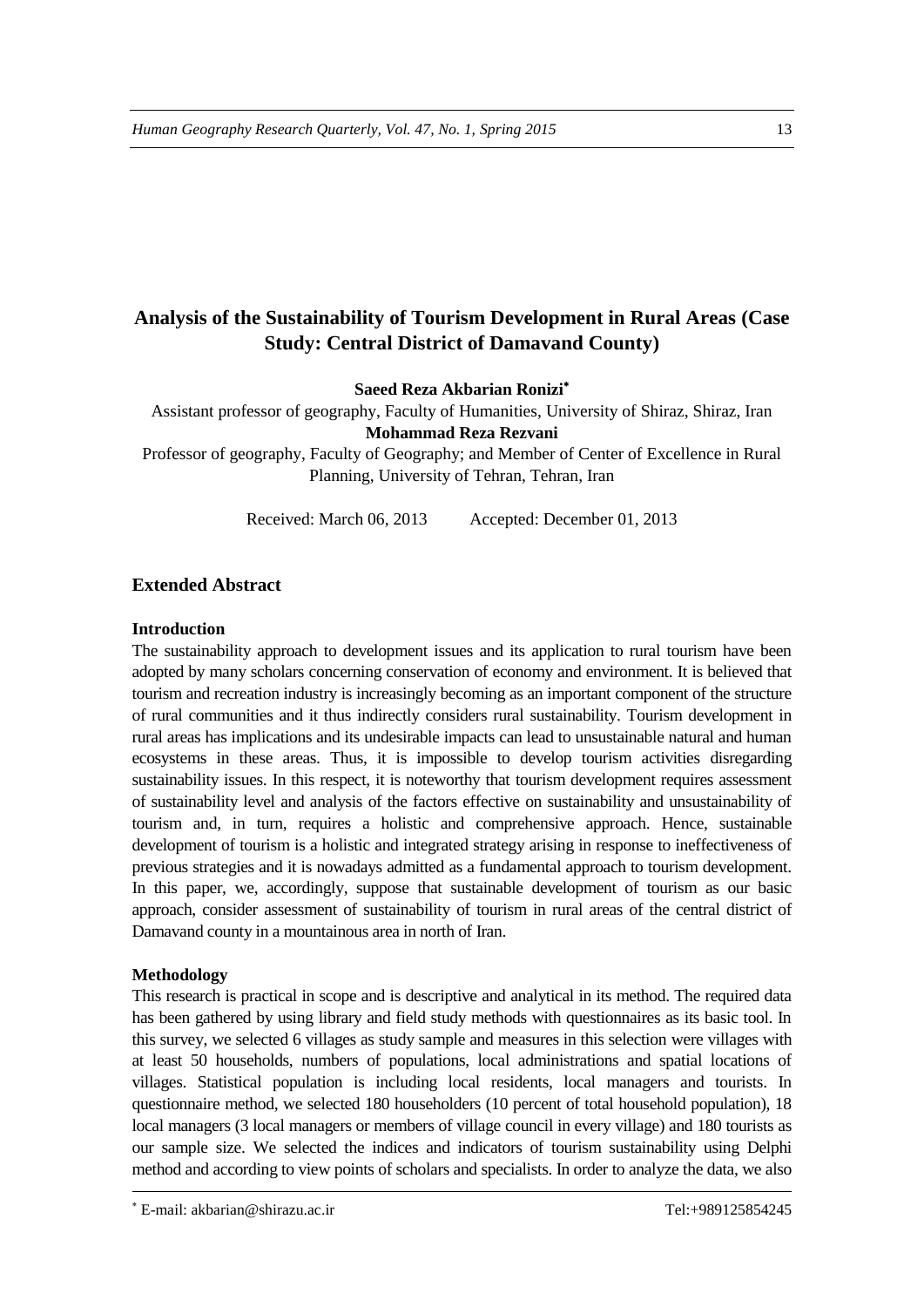used both statistical methods (descriptive and inferential statistics) and non-statistical methods including sustainability barometer and sustainability radar.

## **Results and discussion**

The results obtained about sustainability of tourism using barometer method in terms of the two macro-systems of human welfare and ecosystem welfare show that the score for the index of human welfare is 0.404 and ecosystem welfare is 0.338. It is suggested that in this research, the economic and sociocultural indices are bigger than environmental ones due to inappropriate impacts of tourism on environmental resources and their incurred pollutions. The score of sustainability of tourism for each village show that for human welfare index, the most and the least scores are respectively corresponded to Mosha and Hesar-e-Paein villages and for ecosystem welfare index, the most and the least scores are respectively corresponded in Ainehvarzan and Hesar-e-Paein villages. In general, the sustainable tourism in villages of Mosha, Sarbandan and Ainehvarzan has an average level, Hesar-e-Paein has a low level and Meray and Hesar-e-Paein villages have an unstable level. The results show that in terms of sustainability status, there are significant differences between our case study villages. In this respect, it was known that distances of the villages from Tehran metropolis, their numbers of populations and the number of tourists are the factors influencing the levels of sustainability of tourism. In the conditions, the more the distance from Tehran, the more are the number of tourists and the more the sustainability of tourism in the villages.

#### **Conclusion**

Sustainable development of tourism is a new approach which introduced in the late 1980s in response to ineffectiveness of all previous approaches to tourism. It is nowadays one of the prominent approaches attracted related specialists and planners. In this respect, undesirable impacts of tourism in rural areas have led to arising sustainable approach to rural tourism and explaining sustainability level and effective factors of tourism sustainability.. Thus, in this paper, we aimed at assessing tourism sustainability status in rural areas of central district of Damavand County. The results of the research showed that sustainability of studied villages is in a weak level. Investigation of sustainability status by each of indices suggested that sustainability levels of all the indices are under the average level. The indices including income, investment and host community satisfaction have the most sustainability score and that the index of land resources has the least sustainability level. It can be concluded that tourism development has, to some extent, sacrificed natural landscapes, wildlife and natural resources for constructions, land use, excessive resources, and exploitation by residents and uncontrolled constructions. In general, this study showed that there is no due attention paid to sustainability of tourism and there is a long road before to the sustainable tourism. It is thus necessary to take concrete measures in order to achieve sustainable tourism.

**Keywords:** Damavand County, rural tourism, sustainability barometer, sustainable development.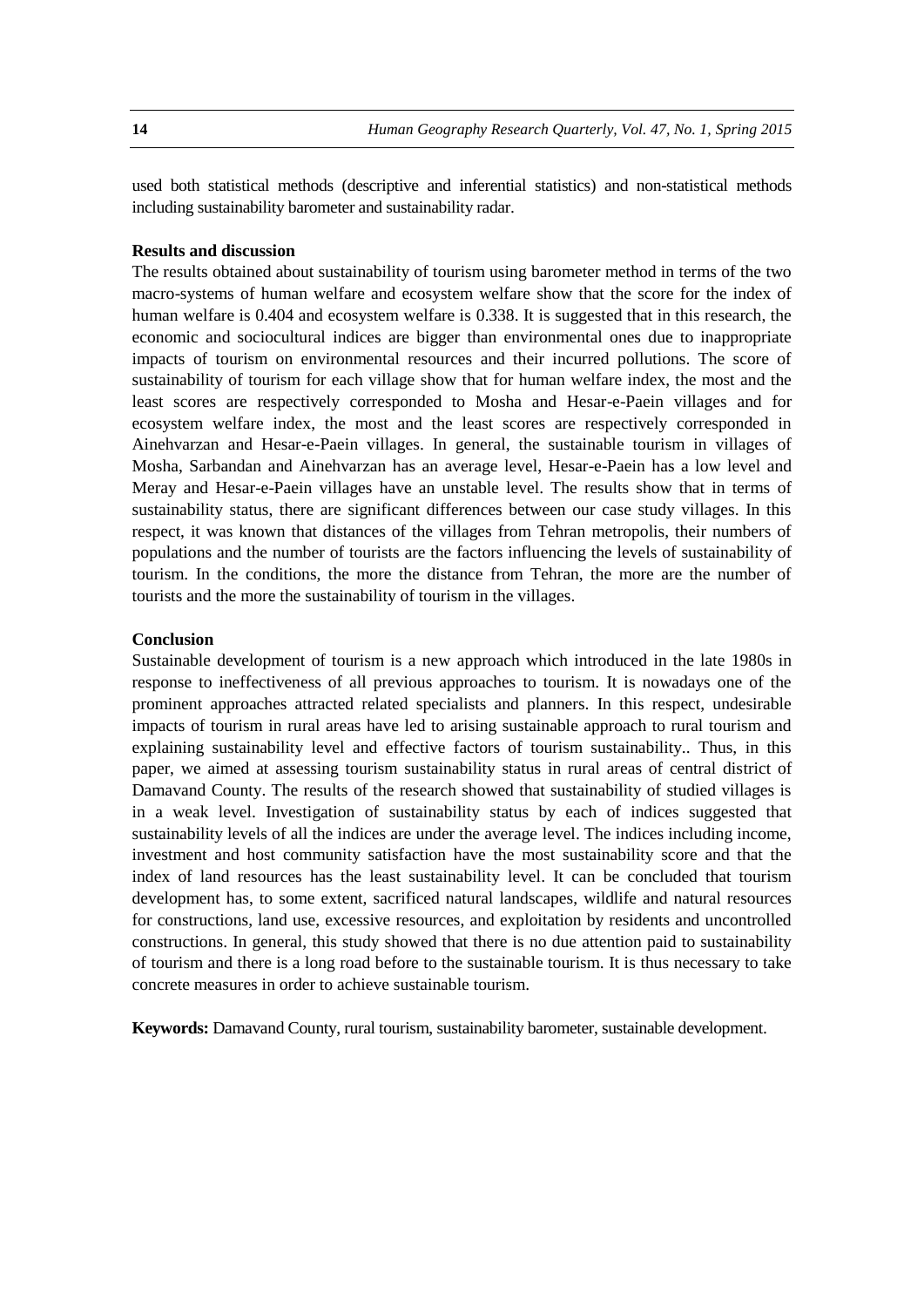# **Investigation about the Factors of Life Quality Affecting Resident's Satisfaction in Informal Settlements (Case Study: Farahzad-Tehran, North Farahzad)**

# **Saba Khorasani Moghadam**

PhD candidate in architecture, Faculty of Architecture and Urbanism, Iran University of Science and Technology, Tehran, Iran

# **Seyyed Abbas Yazdanfar**

Assistant professor of architecture, Faculty of Architecture and Urbanism, Iran University of Science and Technology, Tehran Iran

# **Seyyed Bagher Hosseini**

Associate professor of architecture, Faculty of Architecture and Urbanism, Iran University of Science and Technology, Tehran Iran

Received: July 09, 2013 Accepted: September 07, 2013

# **Extended Abstract**

## **Introduction**

Due to the uncontrollable process of urbanisation, within the next 30 years, up to nearly twothirds of the world's population will be living in urban areas. Most of this overwhelming urbanization is expected to occur in unplanned and underserved cities in the developing world. Along with the creation of a great upset for ecosystems, infrastructure, and the capacity of local governments, the most striking aspect of this tremendous rate of urbanisation in the developing world is the extent of informal settlements which provide shelter to as much as 32-85% of the population [9] and may cover up to one third to one half of the urbanized areas of the cities. Informal settlements are the phenomena that exist in many urban parts of the world and it involves problems such as bad living conditions, poor service standards and absence of secure tenure. Since the 1960s, informal settlement interventions have been a hot topic in developing countries, especially Iran and several models have been applied to solve the situation. These areas are one of the most serious threats to sustainable development and affect the resident's life quality. It seems that, improving the life quality could be a way to achieve the sustainable development goals. Indeed, an increasing life quality policy affects satisfaction of residents, which is one of the main goals of sustainable development. Some of the most common attributes of informal settlements are: they are built without proper professional assistance; built for the larger part by low-income urban dwellers for whom existing formal avenues are hardly realistic options; constructed with local building materials, skills, designs and technology and do not adhere to formal/legal building codes and standards. Based on population density,

E-mail: yazdanfar@iust.ac.ir Tel: +9891125098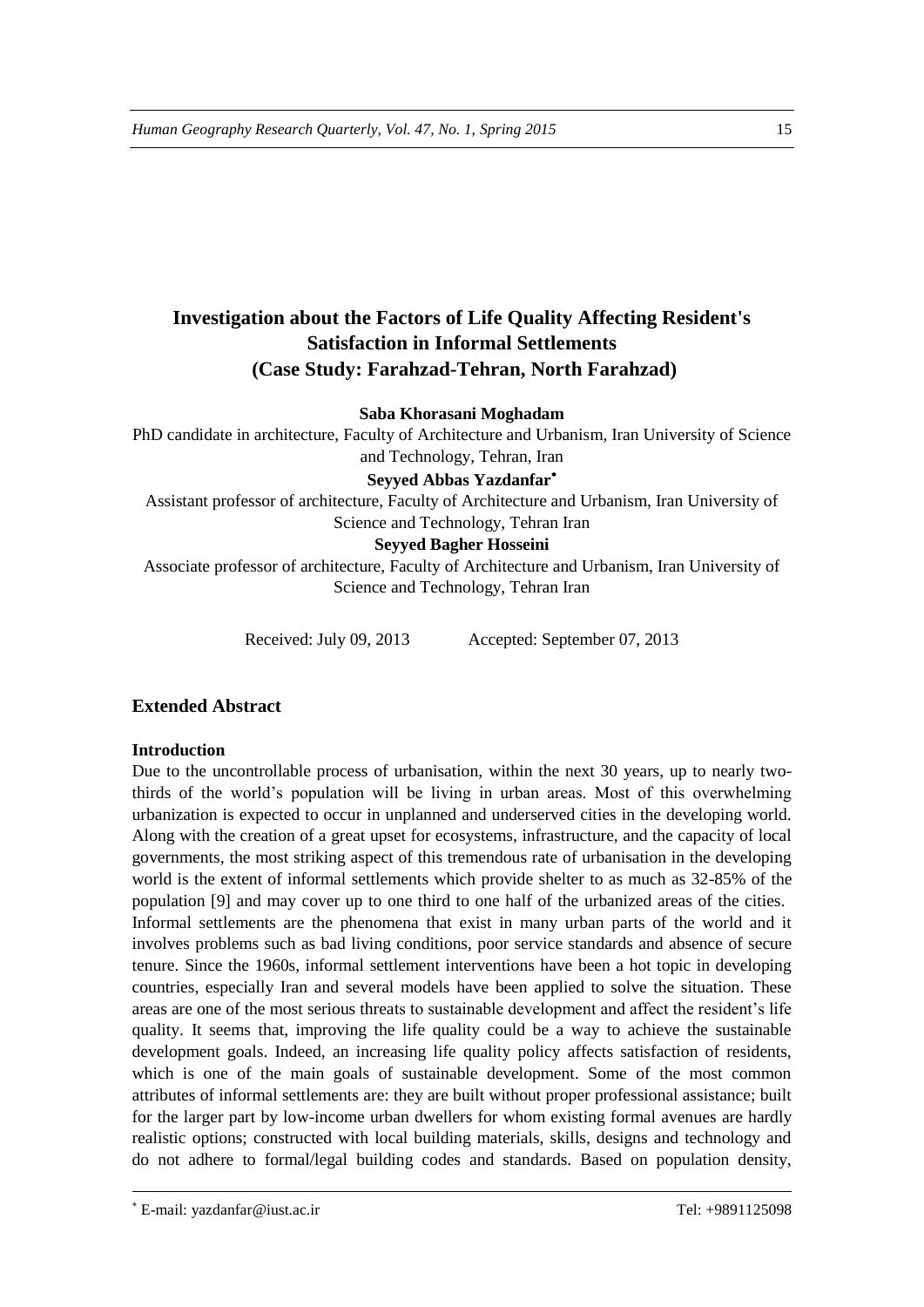proportion of apartments, the number of persons per dwelling unit and housing conditions of the informal settlements can be divided into four main categories: i) The affluent settlements have the highest housing standards: substandard housing constitutes less than 15% of the dwelling stock, crowding rate is less than three persons per dwelling unit and about 40% of the fabric of these settlements is made of multi-storey apartment buildings; ii) The moderate settlements: have less housing quality, density and use of the housing space is similar to the above and apartment buildings made up less than 20% of the settlements of residential buildings; and iii) slums: the worst form of informal settlements, characterized by total lack of basic services.

#### **Methodology**

The used methods are interviews with key persons, literature studies, analysis of aerial photos, systematic observations, taking photographs and case study. During the fieldwork a participatory method is used to involve the residents in the process. The aim of this is to understand the needs, opinions and demands of residents in these areas. This method includes interviews with residents. Furthermore, the walk through method is used; observation and documentation of the existing situation while walking within the area. We also use a previous analysis of the implementation of basic services in informal settlements. We attend meetings with the area of Project Steering Committee, to understand the complexity of the project and to receive information of the problems within the area.

#### **Results and discussion**

Even though informal settlements consist of bad living conditions, they still can be seen as places of hope, of creativity and of resourcefulness. As they are usually resourceful because they are fast, ingenious, full of inventive surprises, and highly productive. According to the results, the social factor has the most influence on the residens satisfaction in informal settlements of Farahzad and it could be considered as a main factor in redevelopment programs.

#### **Conclusion**

It can be concluded that the social factor has the most importance in residents satisfaction as a main factor in redevelopment programs. It seems that, improvement in the life quality could be a way to achieve the sustainable development goals. Indeed, an increase in life quality policy affects resident satisfaction. This is one of the main goals of sustainable development. This reshapes the informal settlements urban system, in a way that may generate a higher level of quality.

**Keywords:** informal settlement, life quality, North Farahzad, resident's satisfaction, sustainable development.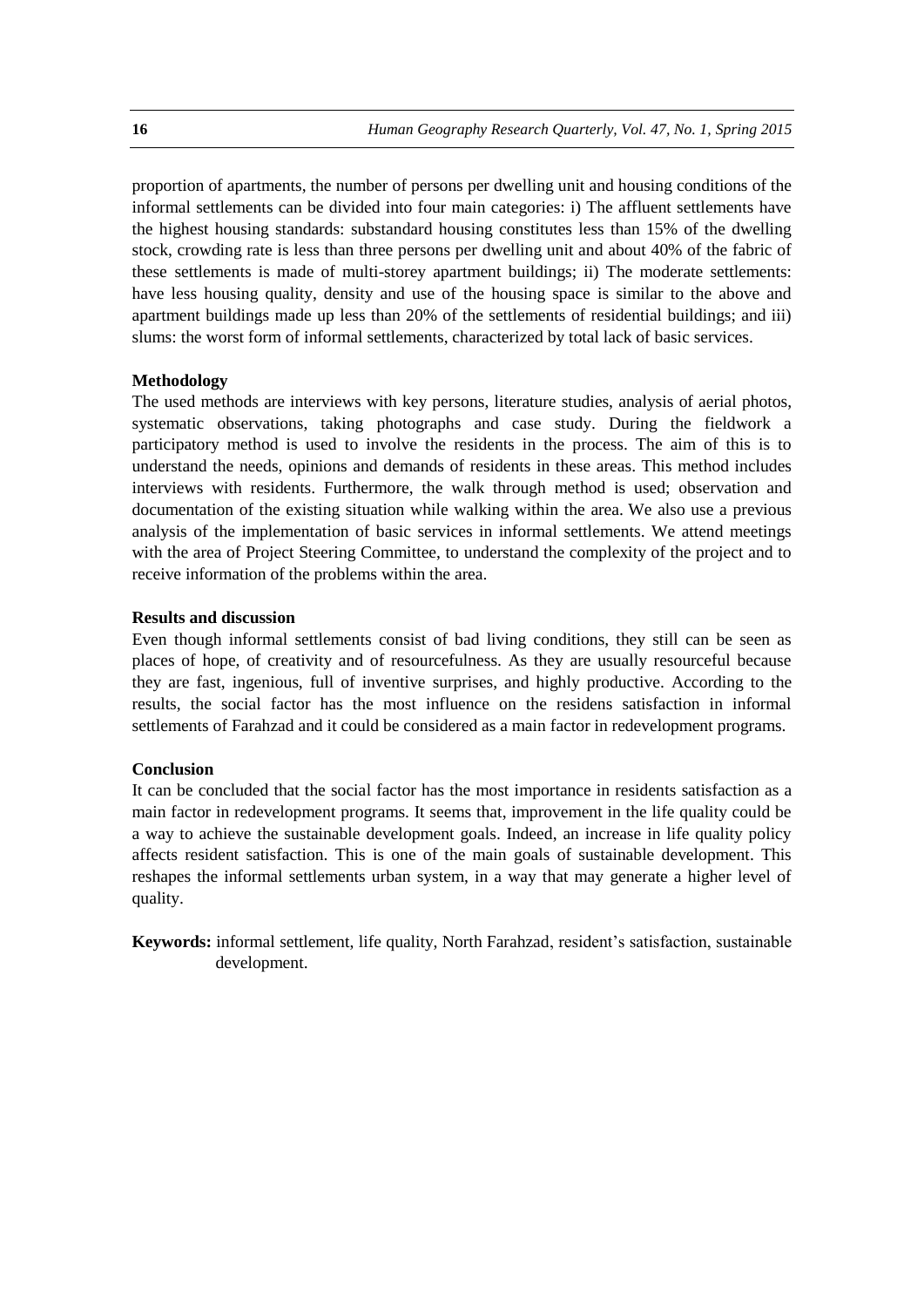# **Urban Management and the Conflict Caused by Adjunction of the Rural to Urban Areas (Case study: Islamshahr and Shatereh)**

**Ali Noorikermani**

Assistant professor of geography and urban planning; Islamic Azad University **Naghmeh Mohammadpourlima**

MA in management of urban affairs, Islamic Azad University, Science and Research Branch,

Tehran, Iran

**Farshid Alizad Minaabad**

MA in urban design, Islamic Azad University, Science and Research Branch, Tehran, Iran

Received: December 02, 2012 Accepted: January 08, 2014

# **Extended Abstract**

## **Introduction**

The effects of rapid urbanization on the structure of space and population have been observed in the past half a century. There is ever growing number of cities with alteration of village centers into scattered urban areas. This alternative has turned over the balance of space distribution of the population, which has caused massive social harms. Accessions of rural areas to urban areas have caused countless urban management problems. When it comes to social, economic and cultural elements there are no compatibility between these populated areas. Lack of unified rules and regulations in urban and rural areas causes fundamental disagreement in management of these areas, which in turn will be the cause of all the difficulties. Existence of these types of difficulties is grounds for all sorts of problems affecting the performance of those who are involved in urban management and affect their duties. Better services could be provided to the current and old citizens with accurate planning towards reduction of these problems. Currently the process of preparation and passing "the design of urban district of Tehran province plan" and the phenomena of accession of rural areas to the urban areas are affecting the cities of this province. The expansion of urban space and its alteration into unified social and cultural population centers have added to the problems in the surrounding areas. Social and residential areas, unsuitable job structures, social failure and economic poverty have caused urban damages, as well as spread of crime and unsecure living environment.

Accession of urban areas and rural spaces have caused social, economic, cultural and managerial damages in both urban and rural areas. This needs additional consideration to reform these problems. Therefore, recognition of social, political and economic structures has very important roles in creation of these situations in addition to presenting a solution for removing these inequalities in spatial and social areas.

E-mail: alinoorikermani@yahoo.com Tel:+989125483566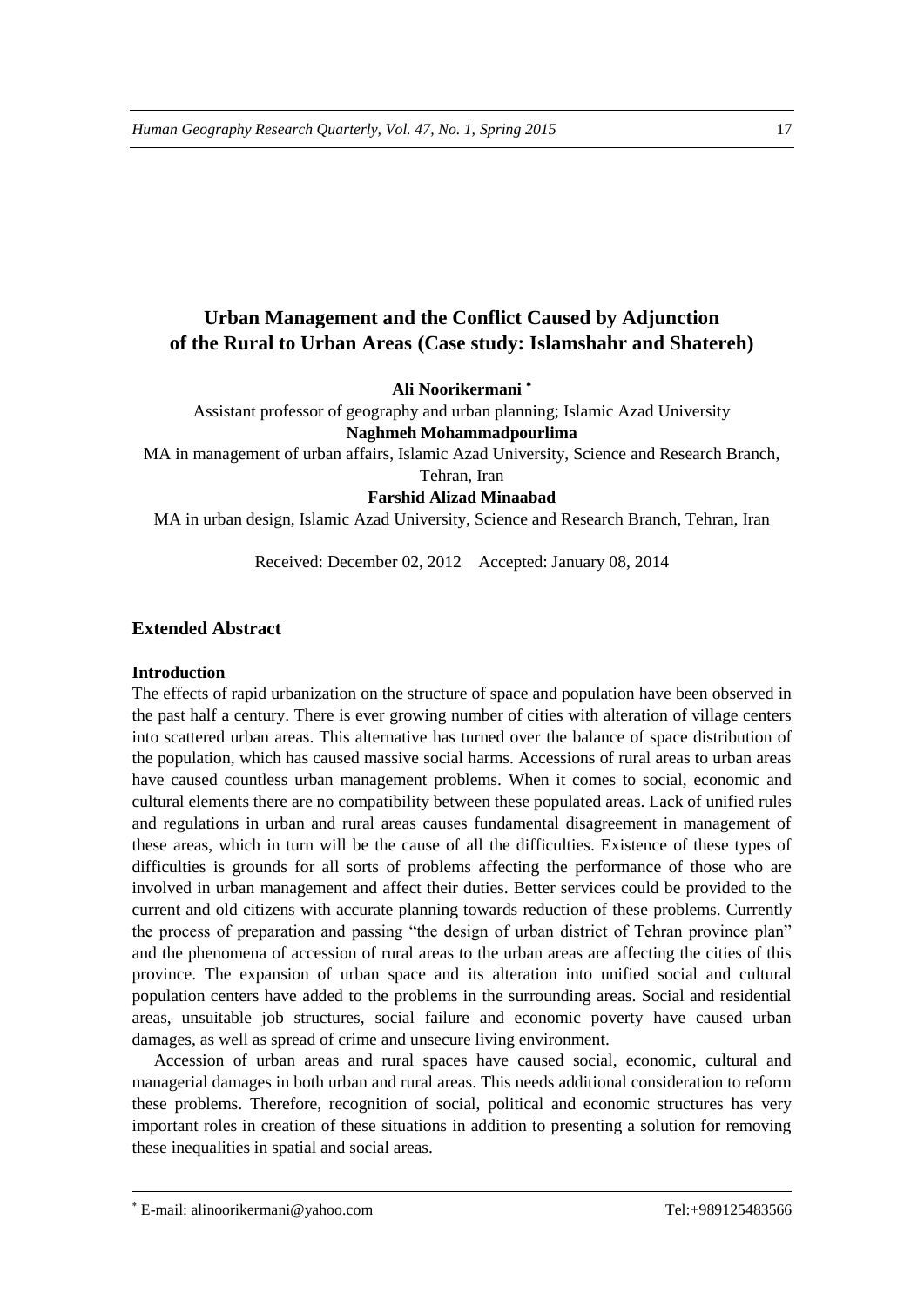IslamShahr is one of the most important cities of Tehran province in Iran. This research investigates the process of preparation and approval plan of strategic and structural accession of urban area of IslamShahr-RobatKarim. Rural area of Shatereh village was joined separately to IslamShahr City. Its population was a rural community until the recent years.It has been altered into a city population with their social, economic and cultural differences, not to mention their different performances when it comes to administrative and physical factors.

This project has tried to review the problems which were caused by these phenomena, along with offering solutions to urban management in order to solve these problems and complications. Connection of the rural areas to the urban areas, recently the process of preparation and passing "the design of urban district of Tehran province plan" is noticeably affecting different cities of the province such as accession of Shatereh village to IslamShahr City. It was passed according to the comprehensive plan. Therefore, in this research, we try to examine the effects of unequal management between rural and urban areas. This paper tries to determine the role of urban management in the process of solving the problems produced by accession of rural areas to urban areas.

#### **Methodology**

This is a descriptive - analytical study and the data presented here are collected from different sources including observations, questionnaire and statistical analysis of research hypothesis. The statistical analysis of the data was performed by using the Eta Index and T-test for independent groups in SPSS software. Islamshahr, one of the biggest cities of Tehran province, is the case study of the research. This study uses analytic and descriptive methods with the help of vast documented studies and field studies such as 220 questionnaires from resident families of Shatereh village and Islam Shahr City. The 30 questionnaires were filled bythe skilled experts of related organizations of Tehran city.

In order to test the hypothesis, this study uses two separate sample population from both the city and the village. The Cochran formula with a confidence level of 95%,a precision of 0.1, and variance of 0.25 is used to determine the sample volume. The 120 questioners were successfully completed; 96 questionnaires in Islamshahr city and 92 questionnaires in Shaetereh village.

#### **Results and discussion**

This paper investigates the differences between each of the social, economic, cultural, physical and managerial factors in rural and urban areas. It aims to investigate status and role of urban management in decreasing the conflicts resulted from the incorporation of rural areas into the city limitations.

According to the study, the average of social, cultural and physical factors is higher in Islamshahr City whereas the average of economic and managerial factors is higher in Shatereh village. Eta average has been used to test the intensity of the difference between the factors in the city and the village.

The current study shows that although there are no significant differences in social and managerial elements between Islamshahr and Shatareh, there is a significant difference in among their culture, economic and structural elements. These differences are effective in creating problems in the villages and the cities. Lack of equal management in urban and rural areas have also caused many problems. Management based on regulations plays an important role in solving the problems caused by accession of villages to urban areas.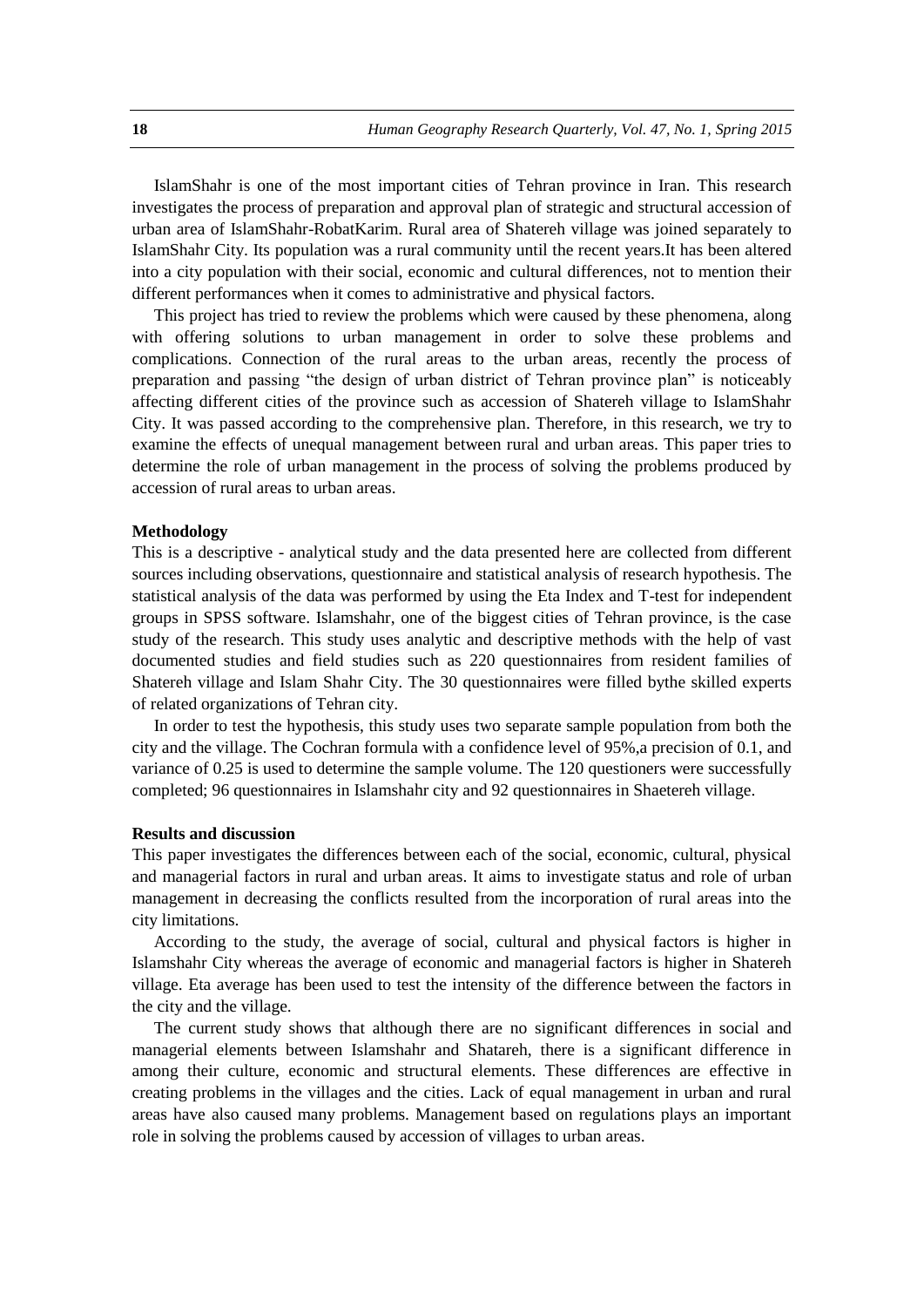## **Conclusion**

This study suggests a change of view through which an equal outlook is required in creating new regulations and delivering services in cities and villages. The case by case investigation of the probable conflicts caused by accession of each village to the city area is also required. Special designs of urban management in the cities with connected rural areas with the outlook of creation of an urban management are based on rules and regulations. As well as special designs of urban management in the cities with connected rural areas with the outlook of creating an urban management based on rules and regulations is necessary to have a systematic observation of urban management and the management based on the rules specially designed to control the urban management.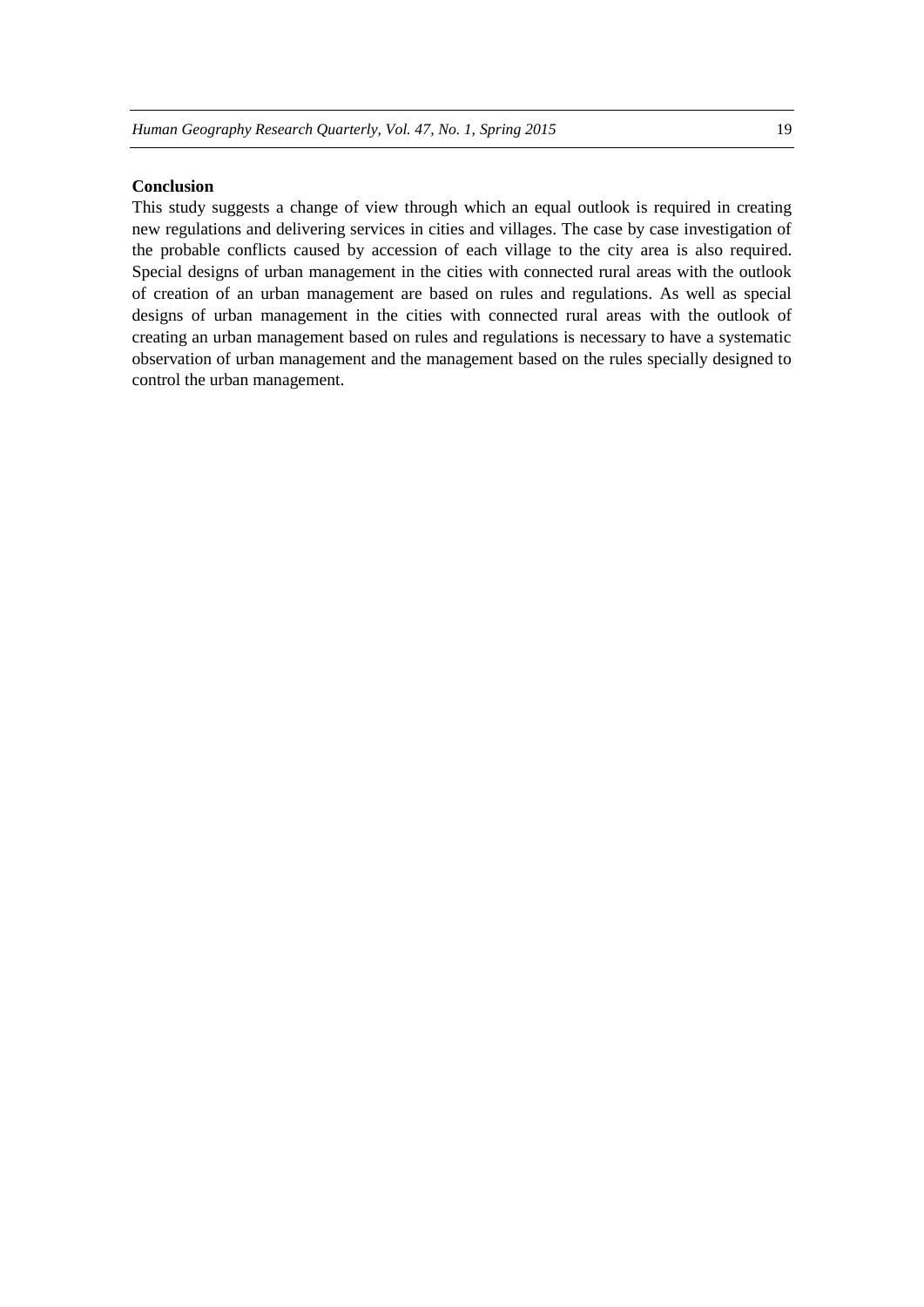# **New Lighting Technologies and Enhancement in Sense of Belonging (Case Study: Tehran Buildings)**

**Mohammadjavad Mahdavinejad**

Associate professor of urban planning, Department of Architecture, Tarbiat Modares University, Tehran, Iran

**Maedeh Pourfathollah** 

MA student in Architecture, Tarbiat Modares University, Tehran, Iran

Received: December 02, 2012 Accepted: January 08, 2014

# **Extended Abstract**

#### **Introduction**

Lighting has a lot to do with identity and public image of our cities. People interface with their surroundings in nights while they enjoy direct or indirect lighting technologies and supplements. Literature review of this study indicates that new lighting technologies can change our night life and may cause deep consciences in public perception about their environment. Human geography perspective about the issue emphasizes on the role of these lighting of Tehran buildings facades and public spaces on sense of belonging and quality of urban life. The most important aim of this research is to explain the role new lighting technologies can play in changing sense of belonging and quality of urban life in our contemporary cities from human geography points of view. Literature review of the paper also revealed that there are lots of issues that had yet to be addressed in case of making more humanistic city which describes playful city, vivid city, convivial city, prosperous city, and etc. It is very important to explain that all of these criteria can be theorized as sense of belonging which is tangible in citizens' everyday life.

## **Methodology**

**.** 

To answer research questions in qualitative research strategy, descriptive analytical research method has been adopted as inference mechanism which surveyed by expert designed questionnaires. Logical argumentation strategy is adopted to discuss the results of the case studies selected by cluster sampling from Tehran public spaces, namely region one and eleven in Tehran municipality divisions. SPSS application and analytical statistics were employed to address the results and find suitable solutions. To evaluate the research hypothesis, fourteen questionnaires were completed by experts. Then, the validity and reliability of the questionnaire were evaluated. The cases containing urban bodies are about 10 meters in length that have different usage. Since the different usage of urban bodies have been caused to activity in the day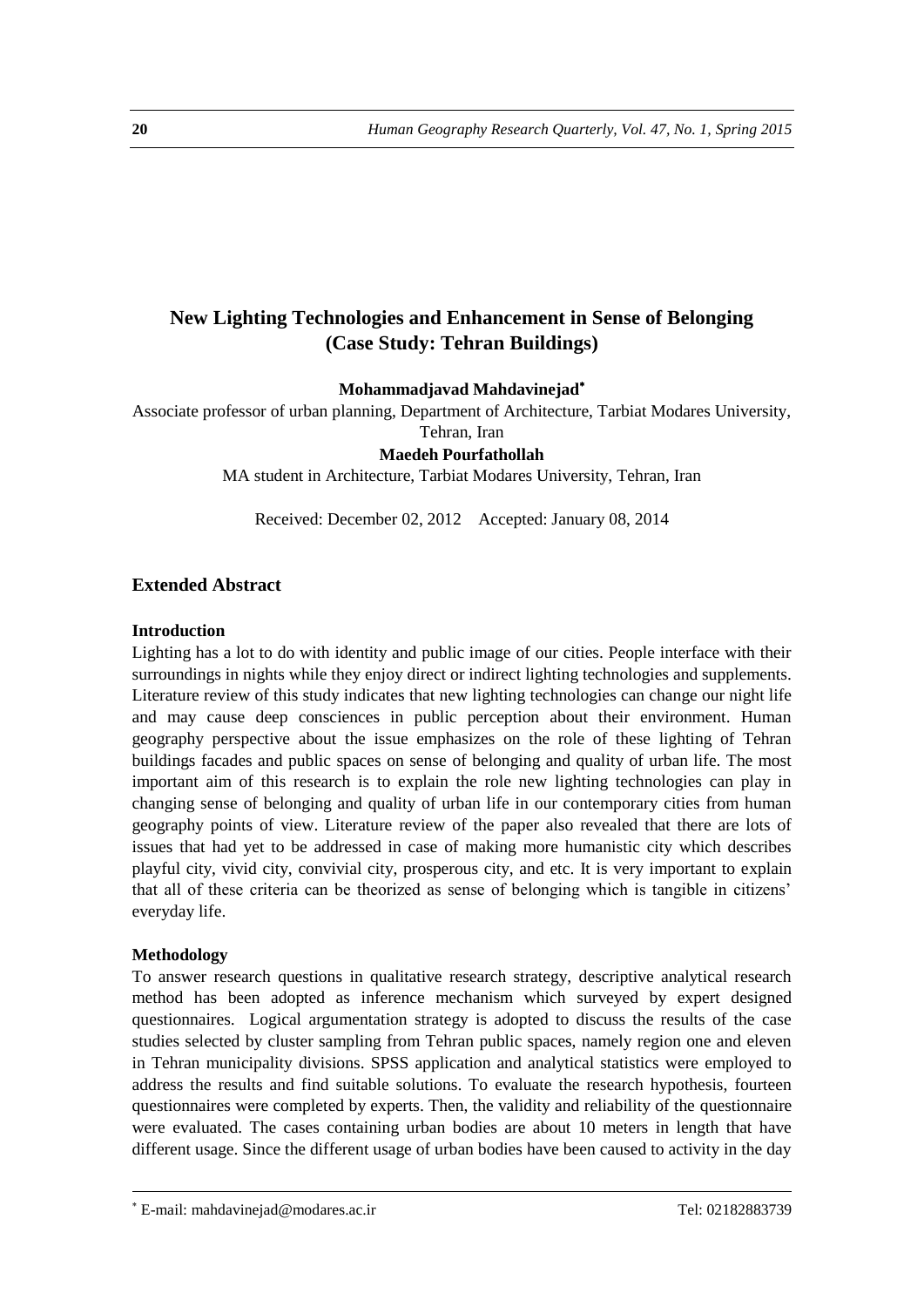and night, it is possible to measure the physical-social factors for sense of place concept in theme. There is a significant relationship between sense of belonging and lighting techniques in order to show the beauty of the physical body, the lighting surface to be harmonic, the body to be indicated, and control of the light pollution. Indeed, the lighting surface of an urban body with different usages can be effective to increase physical-social factors of sense of belonging; while this shows pros, not to be distributed and follows order and harmony. Again, the urban body should be indicated more than surrounding walls and its lighting should be differed from background. Sense of belonging and a lighting to be field-oriented, have an inverse relationship; Sense of belonging can increase, if the buildings have more presented lighting. It seems reasonable that an active body can be more shown than inactive walls. This factor can represent supplying individual needs, such as security and it can also provide necessary vitality for social activities. Another technical factor that is effective to increase sense of belonging is control of the light pollution. Places have more sense of belonging that can provide user needs to be responsive. A scene should provide quality of visual individuals in urban landscapes. Among technical factors, showing characteristics of materials is just related to the sense of belonging. The light and materials interact with each other and influence each other. Light becomes a part of materials and the mass and façade of building configure a unit to complete each other. This factor is associated with physical concepts of the sense of belonging. Consequently, the use of proper techniques and factors in lighting of urban bodies can affect one of the most important concepts in quality of urban spaces, i.e., the sense of belonging.

#### **Results and discussion**

Studies indicate that the bodies with perfect lighting have equal quality space in night and day. By comparing the type of lighting in these bodies and matching them with technical factors, it can be concluded that the combination method of lighting makes the purpose of the quality of the space in the city of Tehran. The results of the paper show a significant relationship between sense of belonging and new lighting technologies in order to show the beauty of the physical body, the lighting surface to be harmonic, the body to be shown, and control of the light pollution. Indeed, the lighting surface of an urban body with different usages can be effective to increase physical-social factors of the sense of belonging; while it shows pros, not to be distributed; and follows order and harmony. The urban body should be indicated more than surrounding walls and its lighting should be different from background. The sense of belonging and a lighting to be field-oriented have an inverse relationship. Therefore, the sense of belonging increases, as buildings have more indicated lighting. The results of the paper by correlation is significant at 0.05 level and show that there are meaningful relationship between technical lighting issues and its environmental consequences in our everyday life which can be interpreted as sense of attachment.

#### **Conclusion**

It seems reasonable that an active body can be seen more than inactive walls. This factor can represent supplying individual needs, such as security. Moreover, this factor can also provide necessary vitality for social activities. Another technical effective on the increase in sense of belonging is control of light pollution. As stated, those places have more sense of belonging that can provide user needs. A scene should provide quality of visual individuals in urban landscapes. Among technical factors, the displayed characteristics of materials are related to the sense of belonging. The light and materials interact with each other and influence each other. Light is considered as a part of materials and whit mass and façade of building can also configure a unit and complete with each other. This factor is associated with physical concepts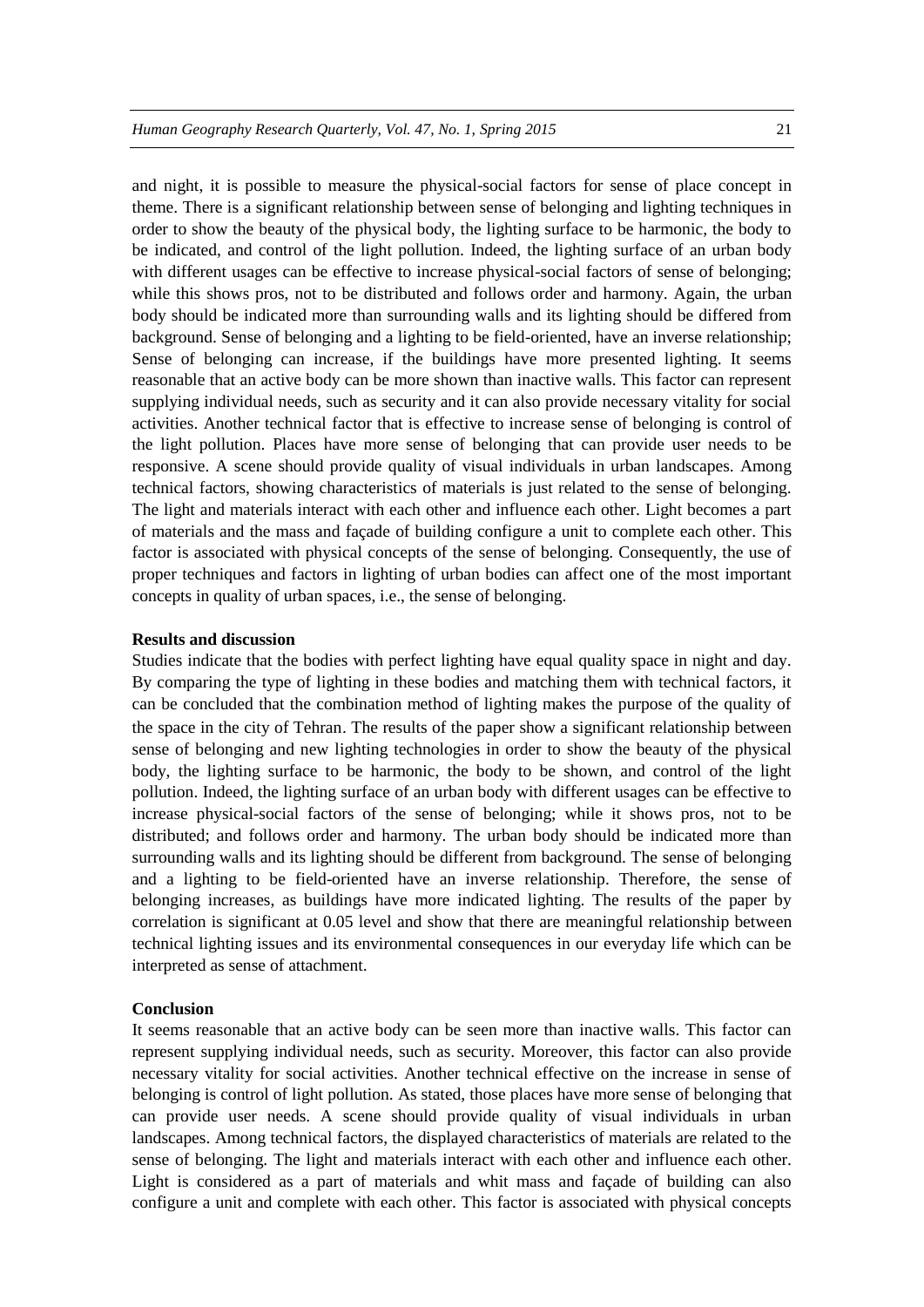of sense of belonging. Consequently, use of proper techniques and factors in urban bodies lighting can affect the sense of belonging as one of the most important concepts of quality of urban spaces.

**Keywords:** contemporary cities, human geography, new lighting technologies, sense of belonging, Tehran buildings facades.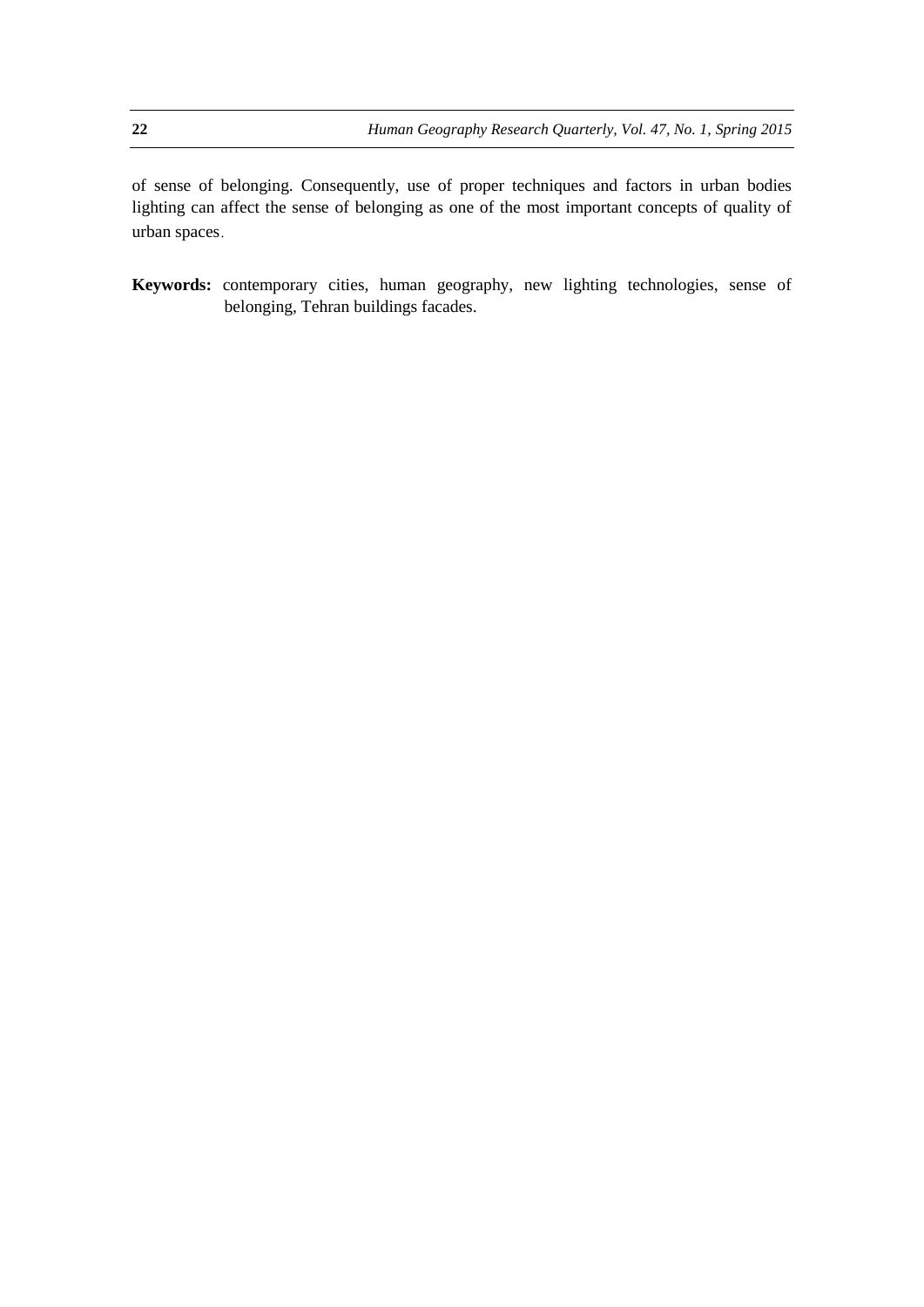# **Optimization of Emergency Transportation Network Management of Tehran Metropolis after Natural Hazards with Future Research Approach**

**Mojtaba Amiri \***

Associate professor of government management, University of Tehran, Tehran, Iran **Shahnaz Norouzy** MA in urban management, University of Tehran, Tehran, Iran **Alireza Najari** 

MA in disaster management, University of Tehran, Tehran, Iran

Received: March 03, 2013 Accepted: February 17, 2014

## **Extended Abstract**

#### **Introduction**

The city of Tehran is located in a seismic prone area in an active part of Alpine-Himalayan Orogenic belt (Alborz Mountain Range) and has surrounded by several active faults. This city has also experienced some destructive earthquakes in its history. Tehran is a city with about ten million people living or commuting in and out of it on a daily basis. The history of the region indicates strong earthquakes with magnitude of 7.0 and higher, with a return period of 175 years. With the constant threat of strong earthquakes, the city of Tehran and the scientific body have joined together to prepare and implement a comprehensive plan for different aspects of the earthquake reduction policies. This is necessary to focus on disaster mitigation strategies for the city.

In the common transportation and traffic literature, optimization of transport management structure under emergency conditions as a kind of designing non-continuous traffic management network in terms of systematic management has not been regarded enough in the development of the city. Thus, the main goal of this article with the purpose of pre-accident future prediction is to improve performance and reduce time of conceptual optimization of emergency transport management structure so that we can offer initial facilities and necessary rescues to cover all requests in the related districts in different levels, and select routes with possibility of blocked routes in natural accidents by sufficient facilities as soon as possible.

#### **Methodology**

**.** 

The main goal of formulation and implementation of the disaster management master plan for Tehran is to secure the lives and properties of the citizens against a possible devastating earthquake. This is an applied, descriptive- analytical research and the data were collected in a documentary (library) method. The necessary information and statistics were gathered from some government centers such as Tehran general traffic studies center and Tehran crisis management. This research tries to suggest a model for optimization of structure for emergency

E-mail: tina\_no31@yahoo.com Tel:+98 9128470332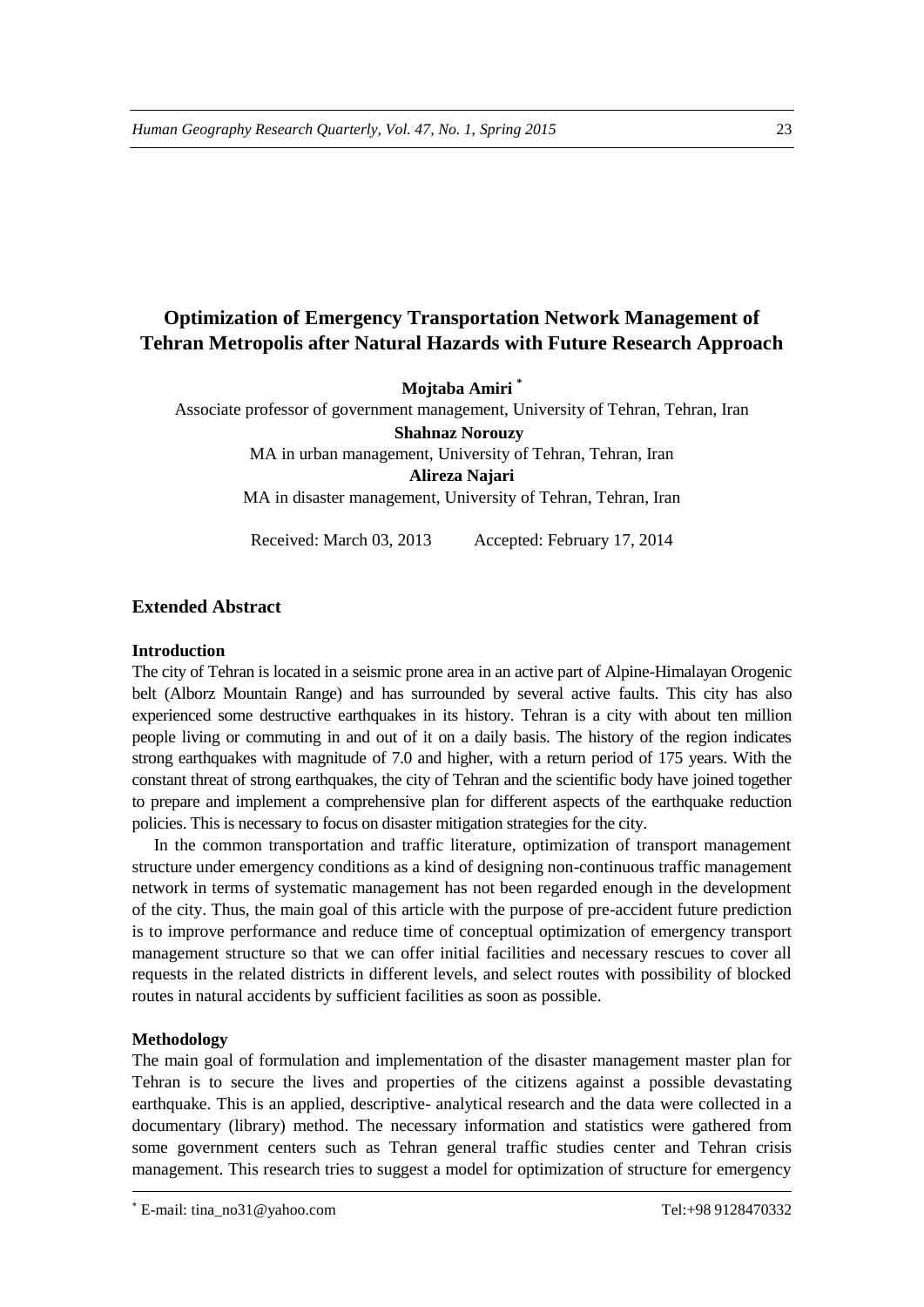transport management of trips relative to the total network after earthquake in a district by passing the following steps: First phase, in this phase, we used existing maps of Tehran fault seismicity history of futures research approach to assessment of natural hazards in 22 districts of Tehran. Second phase, this is to identify highways within the mind. Third stage, in this stage, the risk analysis of transportation networks vulnerable to earthquakes is investigated in Tehran. Fourth stage, in this stage, the means of emergency transportation were obtained by selecting a subset of a given set of curves of the highway networks so that the objective function is optimized within the limits of travel time. Step five; finally, a conceptual model of emergency transportation management system is presented for optimization of Tehran.

## **Results and discussion**

Transportation has strategic and critical importance for relief of earthquake injuries. Therefore, the first thing to be immediately prepared and amended is the access routes for rescued persons. Logic prediction of traffic demand after earthquake is principal foundation of possible transportation performed before programming and traffic control, which is a kind of guarantee for a successful rescue and saving. The principle of emergency response is the recognition and evaluation of potential risk, type of accidents, and possibility of occurrence and the effect of accident intensity. In emergent urban plans, a definite headquarter framework and integrated operational chart shall be available after earthquake, especially in metropolitans, for local emergency transport programs and management centers.

## **Conclusion**

Due to high congestion and high mobility of population, buildings and cars, urban settlement and public places, Tehran Metropolitan has a considerable intra city trips. The limitations and problems arisen from deficiencies and lack of a dynamic and stable, and however, effective transport navigation shows necessity of an advanced network in urban transport navigation. It shall be moreover noted that emergency transport management is not limited to the framework of routing methods and reduction of rescue time. The savior's ideas and maneuver in emergency develops this fact that the emergency transport management and optimization of the management of efficiency improvement will be considered as the main elements of transportation to provide a flowing traffic movement in highways and streets in emergency in shortest time to reduce and omit serious damages of earthquake.

**Keywords:** emergency transport, future studies, natural disaster, optimization, Tehran.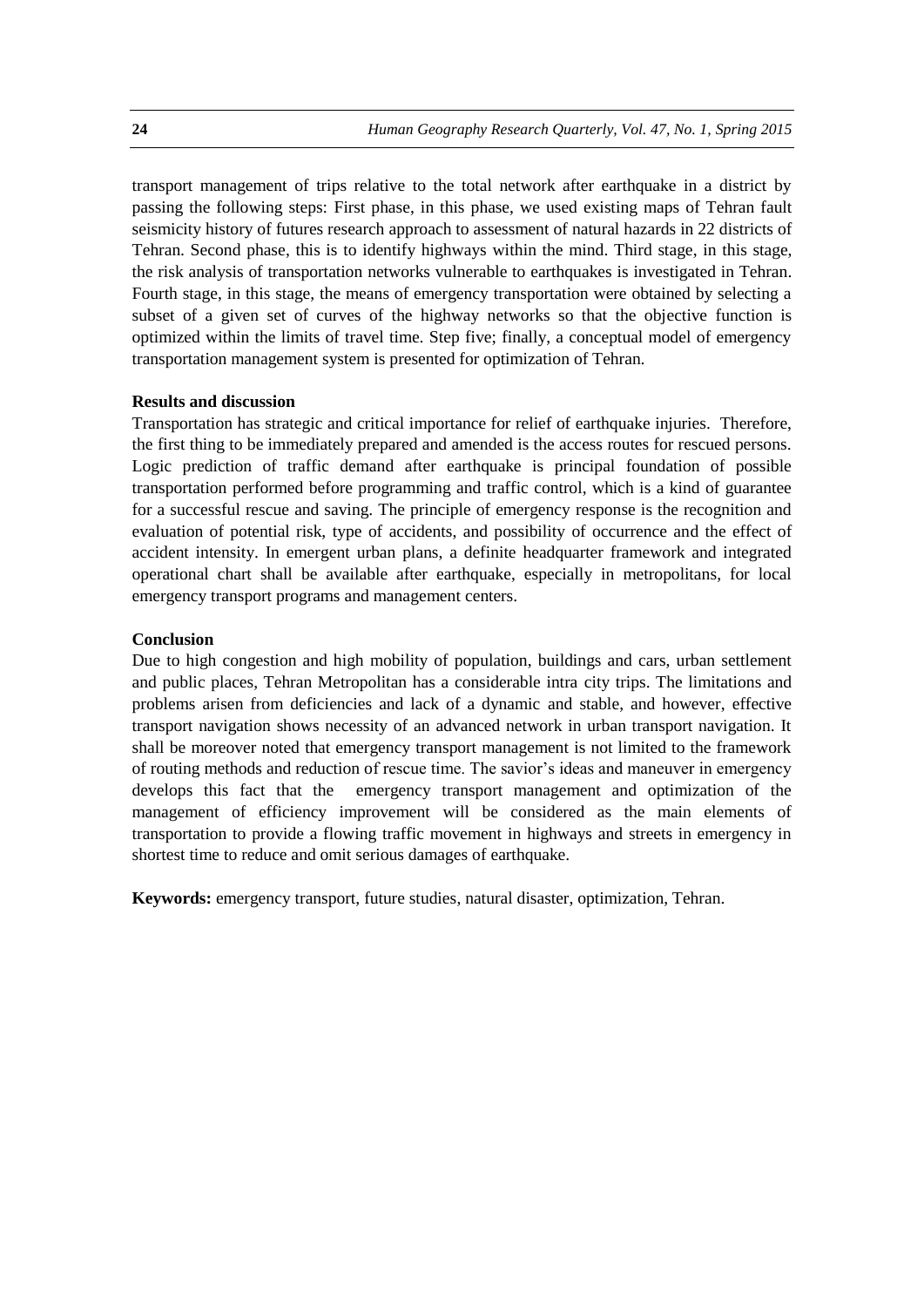# **Position of Neighborhood in Urban Sustainable Development (Case Study: Neighborhoods of Region 10 of Tehran)**

**Farzane Sasanpour \***

Assistant professor of geography, Faculty of Geography, Kharazmi University, Tehran, Iran **Mohammad Soleymani** 

Associate professor of geography and urban planning, Faculty of Geography, Kharazmi University, Tehran, Iran

**Parviz Zeaiean** 

Associate professor of geography and urban planning, Faculty of Geography, Kharazmi University, Tehran, Iran

# **Zahra Delfan Azari**

MA student in geography and urban planning, Faculty of Geography, Kharazmi University, Tehran, Iran

Received: April 30, 2013 Accepted: March 01, 2014

# **Extended Abstract**

## **Introduction**

One of the objectives of urban planners is to promote urban and neighborhood sustainable development. It is in such a way that stability can be reached in the higher levels of hierarchy in city framing divisions. Purpose of this research is to study rate of stability in the neighborhoods of region N10 of Tehran municipality using the Fuzzy combinational method and Geographical Information System (GIS). Region No. 10 of Tehran, with an area of 817 hectares, is regarded as the smallest region of Tehran municipality after region No. 17.It possesses three neighborhoods. With regard to the performed studies, about 57% of the region is consisted of residential usage. Therefore, we observe the dominance of residential usage over the other urban functions in this region. Severe shortage of the usages of the green space and educational, sporting, hygienic and therapeutic space and high population density are the features of this region (Tehran region No. 10 municipality, 2011: 18). Thus, the goal of this study is to survey the position of neighborhood in the urban sustainable development in which the sustainability levels of the neighborhoods have been assessed using the fuzzy method. In addition to identifying the capacities, possibilities and available difficulties and failures in the desired neighborhoods, the following objectives have been taken into consideration:

Specification of the stability level of the neighborhoods

Determination of the most sustainable neighborhoods

Determination of optimum strategies for promotion of position of neighborhoods of region No. 10 in the development of city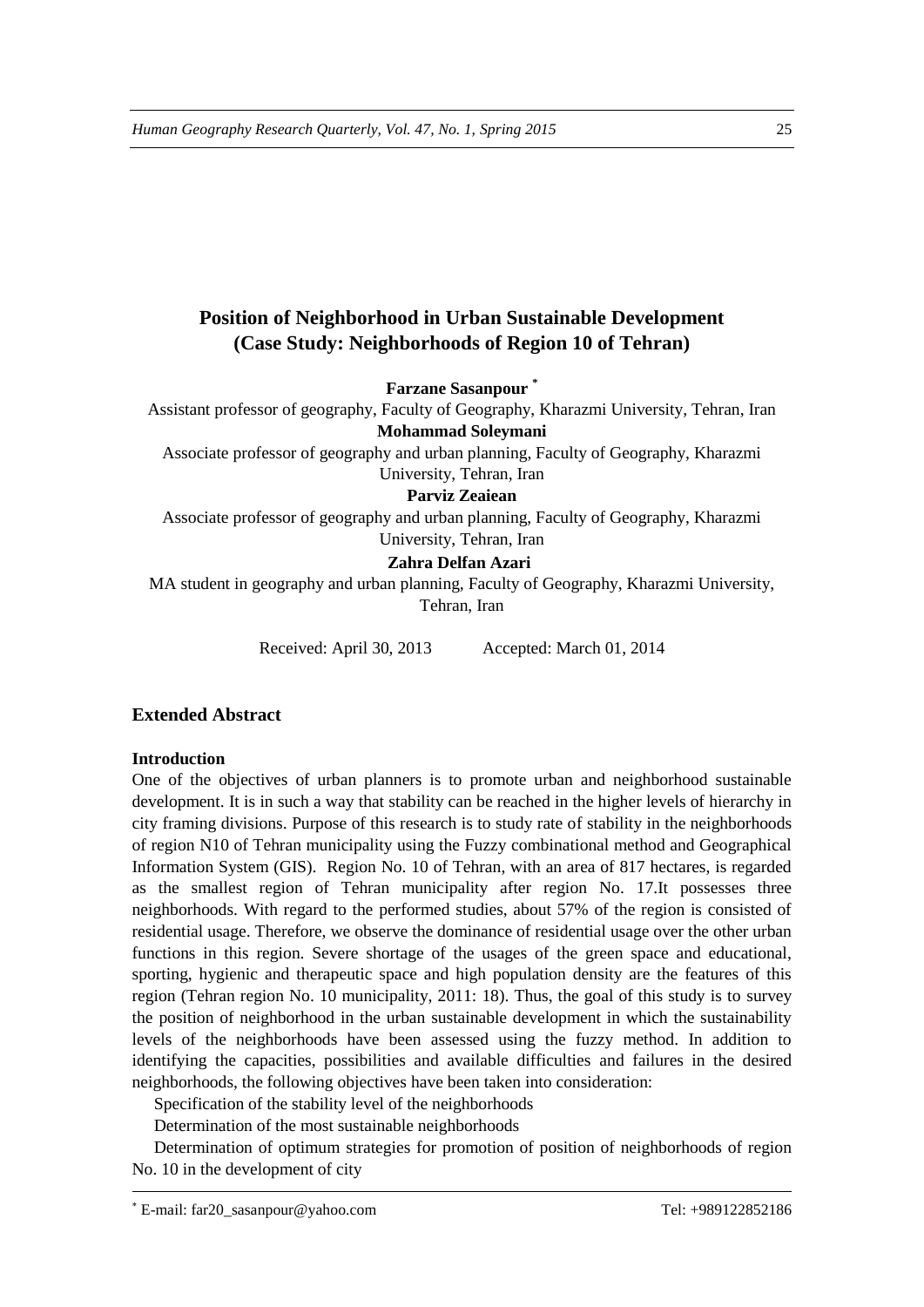#### **Methodology**

In this research, fuzzy analysis has been in such a form that, for each index, a membership function in the fuzzy environment has been determined in the GIS software. This has suggested the rate of benefiting of each neighborhood from that index. Quantities of these functions of fuzzy membership are between zero and one and the neighborhood whose quantity being closer to one is considered to be the superior neighborhood for that index. Then, combination of these layers was dealt with in each dimension using gamma operator. By this, the neighborhoods are compared together and sequence of their sustainability is specified. Since the aim of this research was to determine total sustainability of these neighborhoods compared with each other, it is necessary in this step of the research to combine the stability layers of the raised seven dimensions with gamma operator. The total sustainability of the neighborhoods compared with each other has been specified.

#### **Results and discussion**

With regard to the combination of sustainability results in the mentioned seven dimensions, this can be concluded that situation of stability of the neighborhoods of Tehran is region10. The conditions of the region are ranged from weak to average (from rank of 0.3 to 0.5). Northern Salsabil neighborhood, with score of 0.53, is determined to be the most sustainable neighborhood among the neighborhoods of the region. This is due to superiority of this neighborhood in the servicing, social-cultural, economical and hygienic-therapeutic dimensions. In the discussion of urban governorship, this neighborhood has, also, a rank higher than 0.9 which suggests a high level. After the northern Salsabil, the neighborhoods of northern Karoon with rank of 0.47, Beryanak with rank of 0.46, Southern Zanjan with rank of 0.42, Southern Salsabil with rank of 0.388, Haftchenar with rank of 0.387, Solaimani-Taimouri with rank of 0.38, Shobairi-J with rank of 0.35, southern Karoon with rank of 0.32 and Hashemi with rank of 0.3 are ranged from 0.3 to 0.47.

#### **Conclusion**

Neighborhoods of region 10 of Tehran were evaluated by the index in seven framing and sustainability rate of each neighborhood. It was studied by use of the fuzzy method so that a comparison is to be carried out between neighborhoods in order to evaluate the rate of sustainability. The obtained results suggest that situation of sustainability of mentioned neighborhoods in the conditions is ranged from weak to average (from rank of 0.3 to 0.5). For example, the problems, , which lead to lowering of stability rate of these neighborhoods, include dominance of residence relative to other usages, shortage of servicing usages and green space severe attrition of the compacted residential content.

**Keywords:** fuzzy logic, neighborhood, stability, sustainable development, sustainability.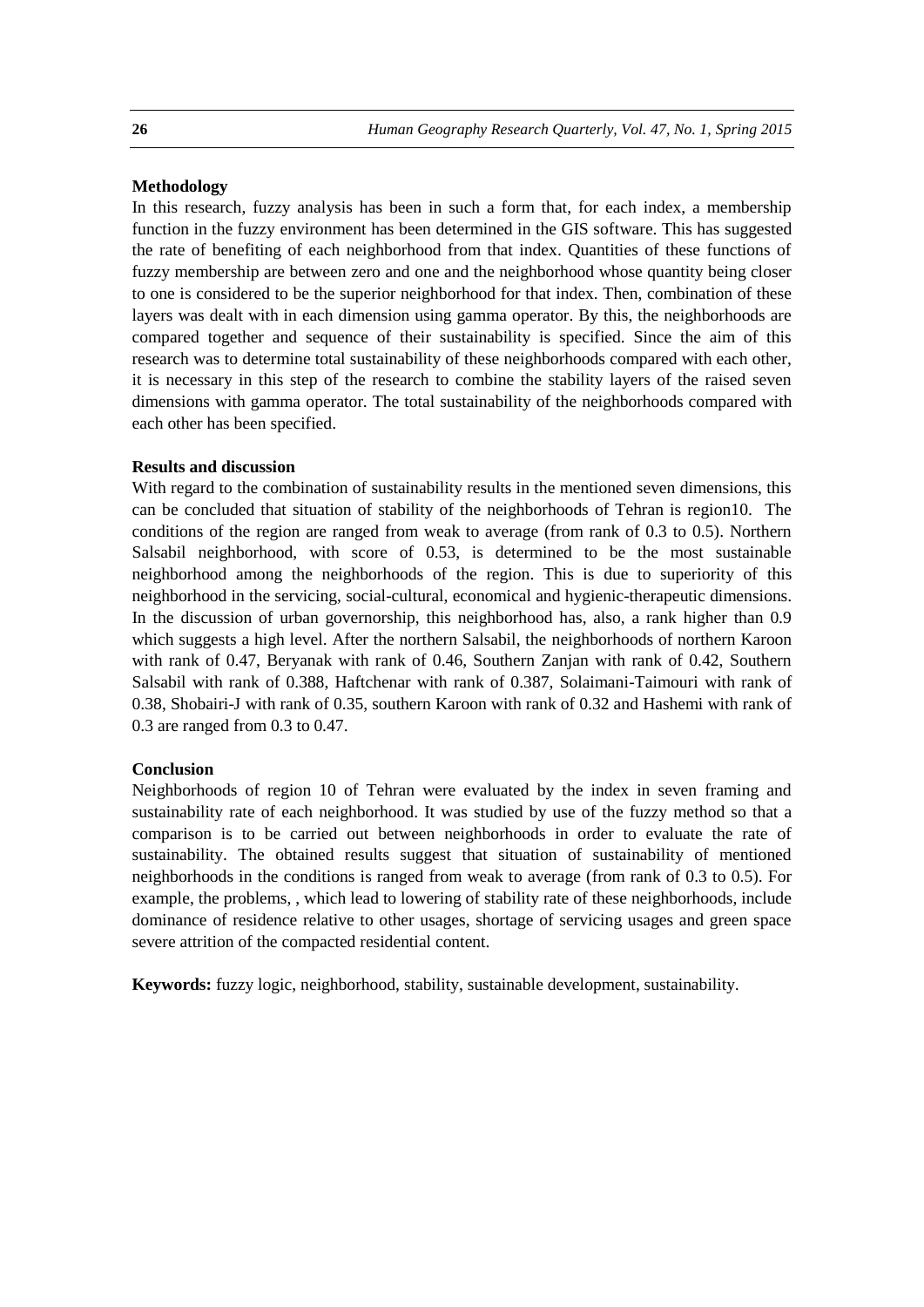# **Evaluation of the Capabilities and Uses of Geomorphosites (Case Study: Geomorphosites of Tabas County)**

**Mohammad Salmani \***

Assistant professor of geography, Faculty of Geography, University of Tehran, Tehran, Iran **Hassan Ali Faraji Sabokbar**

Associate professor of geography, Faculty of Geography, University of Tehran, Tehran, Iran **Mohammad Nazemi** 

Assistant professor of geography, Islamic Azad University, Tabas Branch, Tabas, Iran **Hassan Orouji**

MA in geography and tourism planning, Faculty of Geography, University of Tehran, Tehran, Iran

Received: June 20, 2014 Accepted: August 16, 2014

# **Extended Abstract**

## **Introduction**

Today, Geotourism is one of the sections of tourism that can be developed in the regions with geologic and geomorphologic attractions. Geotourism and geomorpho-tourism is new branch of responsible tourism based on the use of geological and geomorphological attractions. In addition to the natural attractions, the geotourism consider cultural, economic and ecological values. Responsible tourism emphasizes on the conservation of natural resources and human tourism. In fact, purpose of geotourism is economic and social development of local community and ecologic protection of natural resources by geomorphosites. All geomorphologic, cultural and tourism heritage of geotourism are in the form of sites called geomorphosite. Geomorphosites are landforms involved special values caused human insights and those provide important condition to develop tourism activities and special infrastructures in a region. This is of importance in understanding geohistory. Geomorphosites can present scientific, conservational and tourism values and affect cultural, ecological and economic condition. Conservation is one of the basic conceptions in a geomorphosite. Geoconservation emphasizes on management of geologic features with scientific, cultural, tourism, educational and tourism values. Geoconservation concept is approximately equal with geologic heritage because it is related to collection of activities for decision and geoconservation in special places. Both the concepts of geoconservation and geologic heritage are discussed as recent concern in the geotourism researches. In general, total tourism values are consisted of scientific, conservational and tourism values. Final purpose of geotourism is economic and tourism development in a region and preservation of scientific and conservational values and improvement in tourism values. Therefore, in order to achieve this purpose, it is essential that

E-mail: salmanim@voila.fr Tel: +989123950289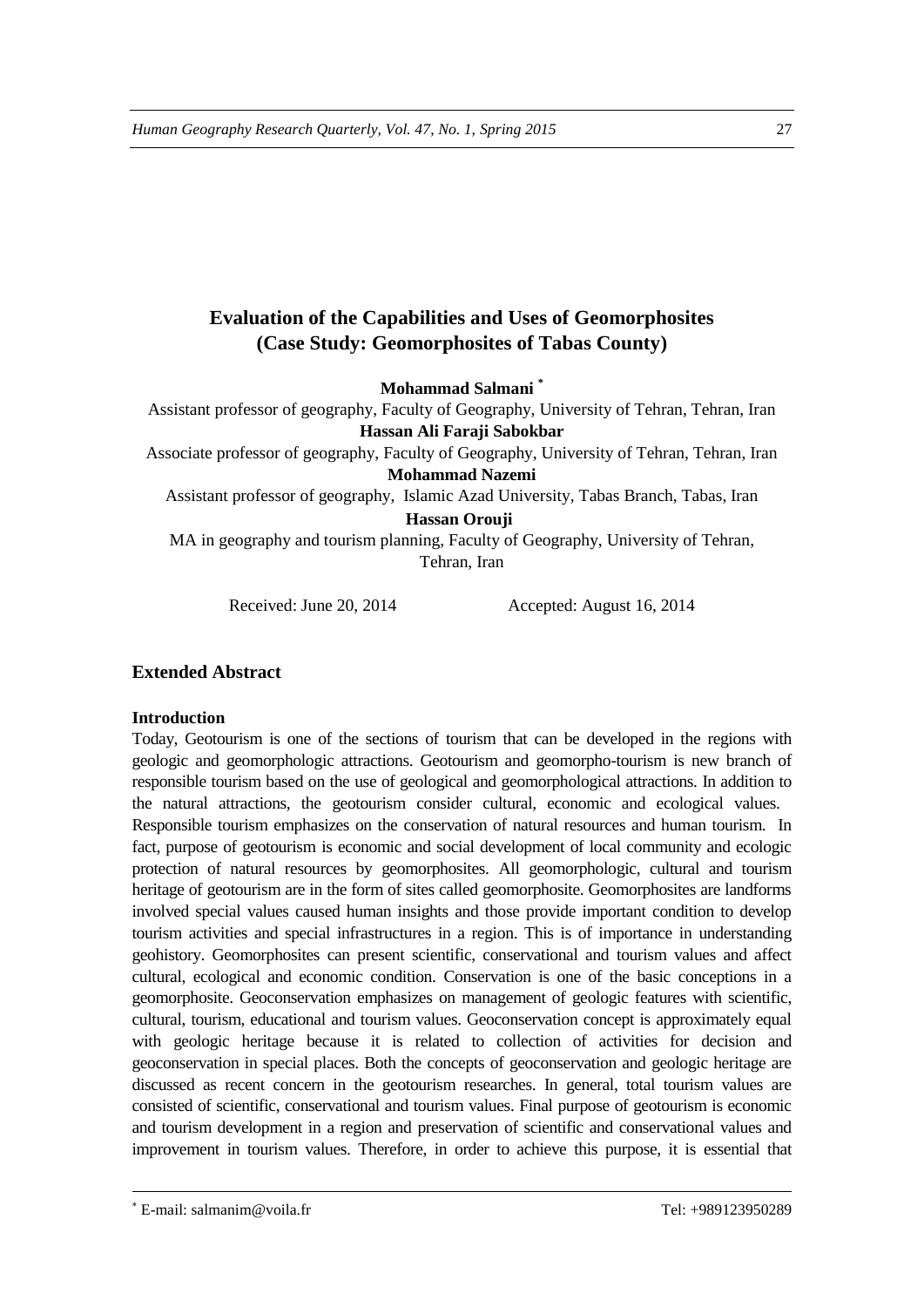geomorphosites are assessed with different criteria. In the past years, it is presented and designed different methods for this aseessment. Tabas County in Khorasan Jonobi Province is one of the suitable regions for geotourism development in the country. Since Tabas County is located between two vast desert regions (Dashte-loot and Markazi Kavir) the arid areas of Tabas County are secluded and its capabilities are not analyzed scientifically. According to this concern, in this research, geotourism of Tabas County is assessed using sustainability concept and tourism and economic development.

#### **Methodology**

In order to assess geotourism capabilities of the geomorphosites, different methods are presented in the recent years. These menthods have mainly focused on conservation value and improvement of scientific and tourism values. In this paper, assessment of geomorphosites is performed for Tabas County. With several geology and different geomorphologic landforms, Tabas County is recognized as a great geology region in Iran. Desert situation of the county and historical and cultural landscapes with geomorphologic potentials also made this area as one of the suitable geotourism regions. One of the spatial characteristics of Tabas County is natural variability in addition to desert condition. Part of this county involves mountain areas in Shotori region and also ecological area in Naybandan region. In order to assess geotourism, in the first stage, geologic and geomorphologic features and landforms are assessed according to spatial and subjective distribution of features. Finally, up to 50 features are determined as geomorphosites for assessment of geotourism of Tabas County. These are 24 geomorphosites in arid and desert area, 17 geomorphosites in mountain areas in Shotori region and 9 geomorphosites in the ecological area in Naybandan region. In order to assess these geomorphosites, GAM method is applied. This method was designed by Mr Vujicic (2011). In this method, several values and criteria are used. This method involve these values: scarsness, representativeness, knowledge on geoscientific issues, level of interpretation, viewpoints, surface, surrounding landscape and nature, environmental fitting of sites, current condition, protection level, vulnerability, suitable number of visitors, accessibility, additional natural values, additional anthropogenic values, vicinity of emissive centers, vicinity of important road network, additional functional values, promotion, organized visits, vicinity of visitors center, interpretative panels, number of visitors, tourism infrastructure, tour guide service, hostelry service, and restaurant service. These criteria are ranged in value from 0 to 1 that consist degrees and grades of suitability and unsuitability.

#### **Results and discussion**

In order to assess geomorphosites of Tabas County, many experts of tourism, geology, and geomorphology with knowledge about Tabas County, have assigned values and assessed the criteria of this research for each of the geomorphosites. Finally, value of each geomorphosite has been determined for each criterion. By using cooperation total values, final value of each geomorphosite has been determined. Final results indicate that geomorphosites of Derenjal outcrop, Sarzamin Siah, Shotori alluvial fan, Mazino coal phenomenal and Rig Shotoran are determined as the most suitable. Therefore, large scale geomorphosites has higher value. Scientific value of Mazino coal phenomenal is related to paleology. Sarzamin Siah and Rig Shotoran have much variety and good perspective. In final stage, geomorphosites are assessed separately with scientific, conservational and tourism values. Scientific, conservational and tourism values are chosen from GAM method and their values are determined for geoorphosites. The results also indicate that the geomorphosite of Derenjal phenomenal is suitable for scientific